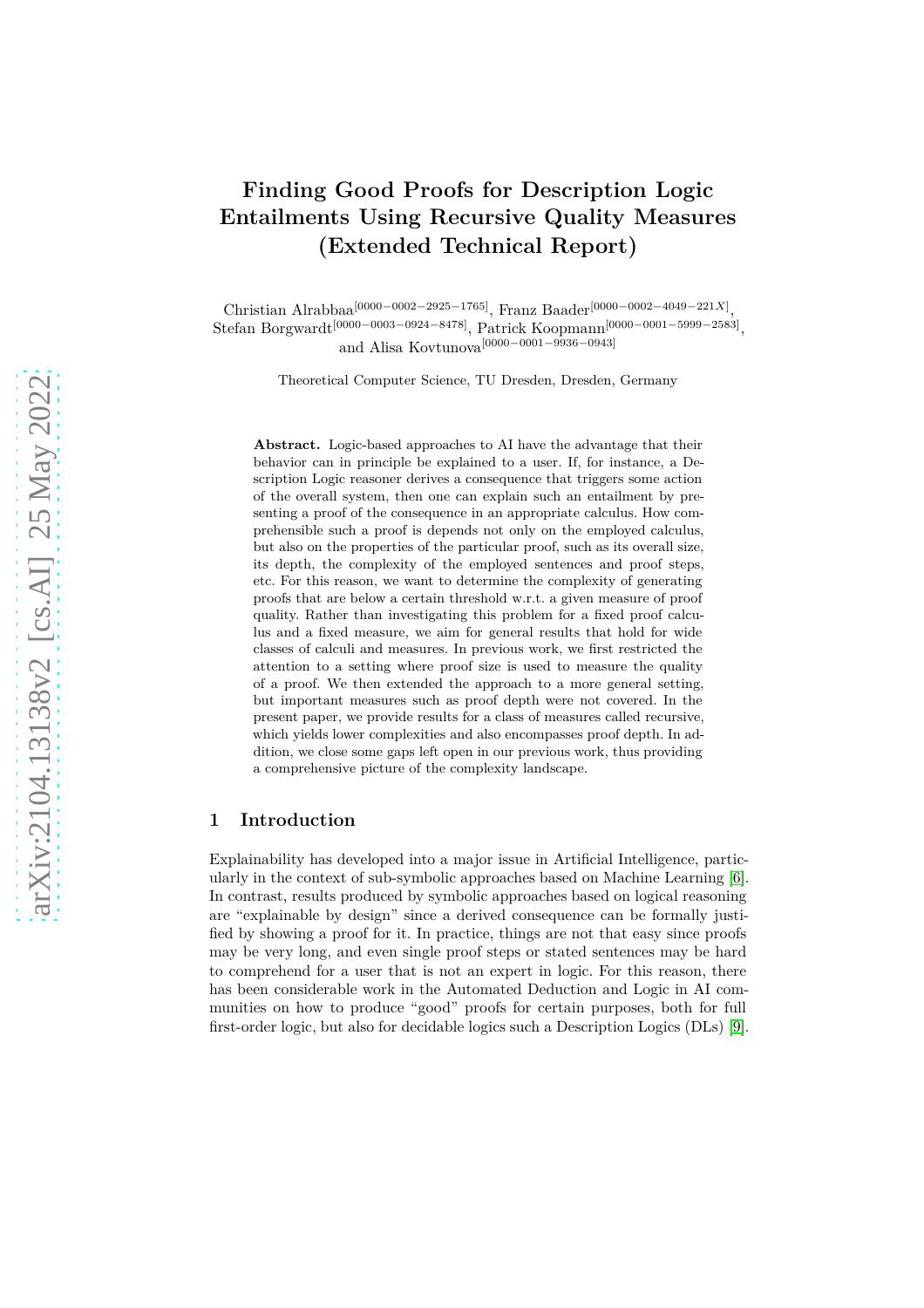We mention here only a few approaches, and refer the reader to the introduction of our previous work [\[2\]](#page-15-2) for a more detailed review.

First, there is work that transforms proofs that are produced by an automated reasoning system into ones in a calculus that is deemed to be more appropriate for human consumption [11, 22, [23\]](#page-16-0). Second, abstraction techniques are used to reduce the size of proofs by introducing definitions, lemmas, and more abstract deduction rules [16, 17]. Justification-based explanations for DLs [\[10,](#page-15-3) [14,](#page-16-1) [29\]](#page-17-0) can be seen as a radical abstraction technique where the abstracted proof consists of a single proof step, from a minimal set of stated sentences that implies a certain consequence directly to this consequence. Finally, instead of presenting proofs in a formal, logical syntax, one can also try to increase readability by translating them into natural language text [12, 25, 27, 28] or visualizing them [\[5\]](#page-15-4).

The purpose of this work is of a more (complexity) theoretic nature. We want to investigate how hard it is to find good proofs, where the quality of a proof is described by a measure m that assigns non-negative rational numbers to proofs. More precisely, as usual we investigate the complexity of the corresponding decision problem, i.e., the problem of deciding whether there is a proof P with  $\mathfrak{m}(\mathcal{P}) \leq q$  for a given rational number q. In order to abstract from specific logics and proof calculi, we develop a general framework in which proofs are represented as labeled, directed hypergraphs, whose hyperedges correspond to single sound derivation steps. To separate the complexity of generating good proofs from the complexity of reasoning in the underlying logic, we introduce the notion of a *deriver*, which generates a so-called *derivation structure*. This structure consists of possible proof steps, from which all proofs of the given consequence can be constructed. Basically, such a derivation structure can be seen as consisting of all relevant instantiations of the rules of a calculus that can be used to derive the consequence. We restrict the attention to decidable logics and consider derivers that produce derivation structures of polynomial or exponential size. Examples of such derivers are consequence-based reasoners for the DLs  $\mathcal{EL}$  [\[7,](#page-15-5) 21] and  $\mathcal{ELI}$  [\[9,](#page-15-1) 18], respectively. In our complexity results, the derivation structure is assumed to be already computed by the deriver,<sup>[1](#page-1-0)</sup> i.e., the complexity of this step is not assumed to be part of the complexity of computing good proofs. Our complexity results investigate the problem along the following orthogonal dimensions: we distinguish between (i) polynomial and exponential derivers; and (ii) whether the threshold value *q* is encoded in unary or binary. The obtained complexity upper bounds hold for all instances of a considered setting, whereas the lower bounds mean that there is an instance (usually based on  $\mathcal{EL}$  or  $\mathcal{ELI}$ ) for which this lower bound can be proved.

In our first work in this direction [\[2\]](#page-15-2), we focused our attention on *size* as the measure of proof quality. We could show that the above decision problem is NP-complete even for polynomial derivers and unary coding of numbers. For exponential derivers, the complexity depends on the coding of numbers: NPcomplete (NExpTime-complete) for unary (binary) coding. For the related mea-

<span id="page-1-0"></span><sup>&</sup>lt;sup>1</sup> The highly efficient reasoner ELK [21] for (an extension of)  $\mathcal{EL}$  actually produces a derivation structure, and thus is a deriver in our sense.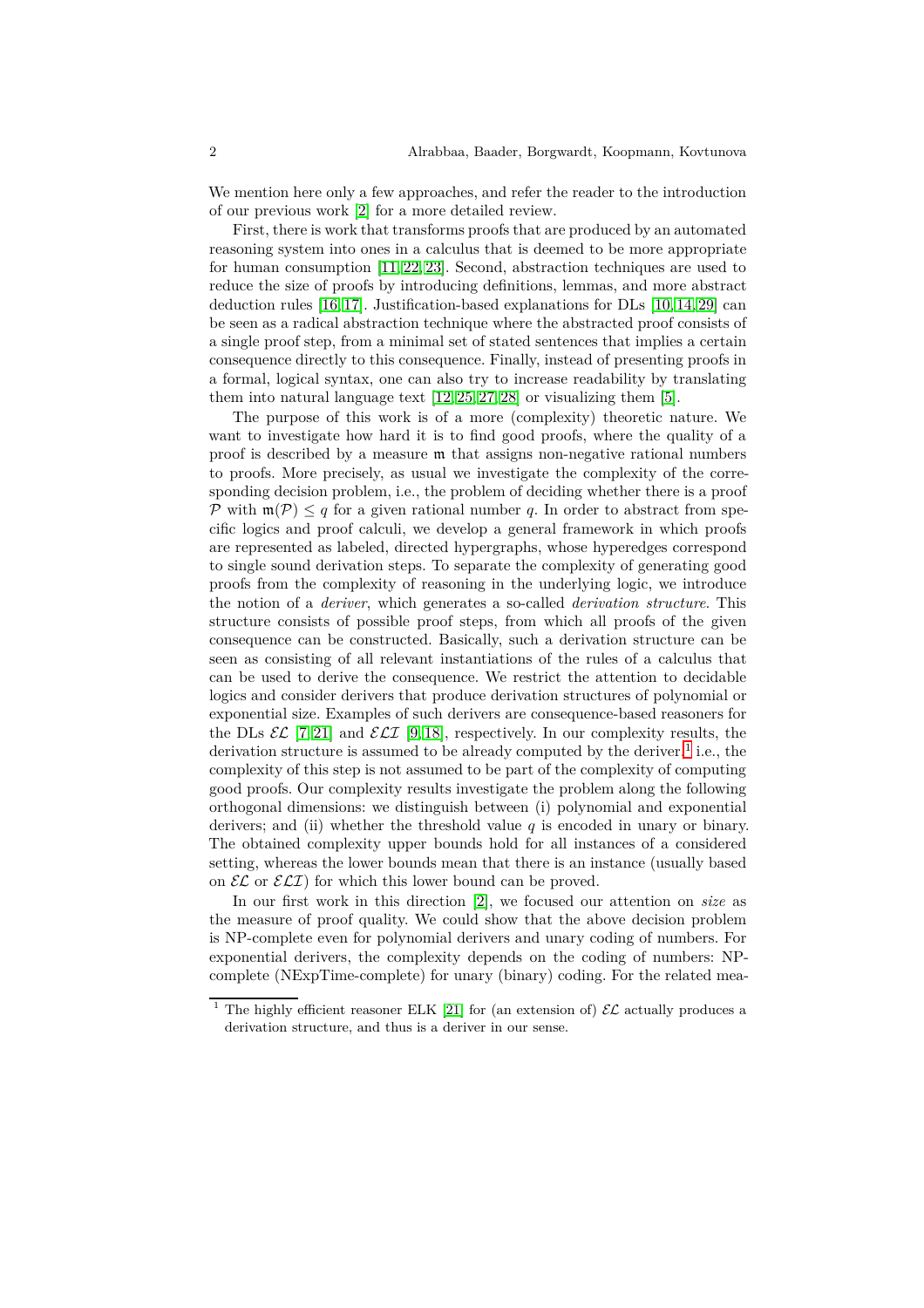<span id="page-2-0"></span>**Table 1.** Overview over existing and new complexity results for deciding the existence of good proofs, w.r.t. polynomial/exponential derivers and unary/binary encoding of the bound  $q$  (known results in gray).

| Measure                                                          | polynomial<br>unary                           | polynomial<br>binary | exponential<br>unary            | exponential<br>binary  |
|------------------------------------------------------------------|-----------------------------------------------|----------------------|---------------------------------|------------------------|
| Size                                                             | $N\mathrm{P}$<br>$\left\lceil 2 \right\rceil$ | NP <sub>2</sub>      | NP <sub>2</sub>                 | $NEXPTIME$ [2]         |
| $ \overline{\text{Monotone recursive}} $ < P<br>$\Phi$ -measures |                                               |                      | $\leq$ P [Th.12] $\leq$ EXPTIME | $\leq$ EXPTIME [Th.12] |
| Tree size                                                        | [2]                                           |                      | NP[2]                           | PSPACE [Th.17,18]      |
| Depth                                                            | [Th.14]                                       | 1P                   | PSPACE [Th.16]                  | EXPTIME [Th.14]        |
| Logarithmic depth P                                              | $ Cor.15 $ P                                  |                      | EXPTIME [Cor.15] EXPTIME        |                        |

sure *tree size* (which assumes that the proof hypergraphs are tree-shaped, i.e. cannot reuse already derived consequences), the complexity turned out to be considerably lower, due to the fact that a Dijkstra-like greedy algorithm can be applied. In [3], we generalized the results by introducing a class of measures called *Ψ-measures*, which contains both size and tree size and for which the same complexity upper bounds as for size could be shown for polynomial derivers. We also lifted the better upper bounds for tree size (for polynomial derivers) to *local Ψ-measures*, a natural class of proof measures. In this paper, we extend this line of research by providing a more general notion of measures, *monotone recursive* Φ*-measures*, which now also allow to measure the *depth* of a proof. We think that depth is an important measure since it measures how much of the proof tree a (human or automated) proof checker needs to keep in memory at the same time. We analyze these measures not only for polynomial derivers, but this time also consider exponential derivers, thus giving insights on how our complexity results transfer to more expressive logics. In addition to upper bounds for the general class of monotone recursive Φ-measures, we show improved bounds for the specific measures considering depth and tree size, in the latter case improving results from [\[2\]](#page-15-2). Overall, we thus obtain a comprehensive picture of the complexity landscape for the problem of finding good proofs for DL and other entailments (see Table [1\)](#page-2-0).

This is an extended version of the paper [\[4\]](#page-15-6), including an appendix with more detailed proofs and some auxiliary lemmas.

## **2 Preliminaries**

Most of our theoretical discussion applies to arbitrary *logics*  $\mathcal{L} = (\mathcal{S}_{\mathcal{L}}, \models_{\mathcal{L}})$  that consist of a set  $S_{\mathcal{L}}$  of  $\mathcal{L}$ -sentences and a *consequence relation*  $\models_{\mathcal{L}} \subseteq P(S_{\mathcal{L}}) \times S_{\mathcal{L}}$ between  $\mathcal{L}\text{-}theories$ , i.e. subsets of  $\mathcal{L}\text{-}sentences$ , and single  $\mathcal{L}\text{-}sentences$ . We assume that  $\models_{\mathcal{L}}$  has a semantic definition, i.e. for some definition of "model",  $\mathcal{T} \models_{\mathcal{L}} \eta$  holds iff every model of all elements in  $\mathcal{T}$  is also a model of  $\eta$ . We also assume that the *size*  $|\eta|$  of an *L*-sentence  $\eta$  is defined in some way, e.g. by the number of symbols in  $\eta$ . Since  $\mathcal L$  is usually fixed, we drop the prefix " $\mathcal L$ -" from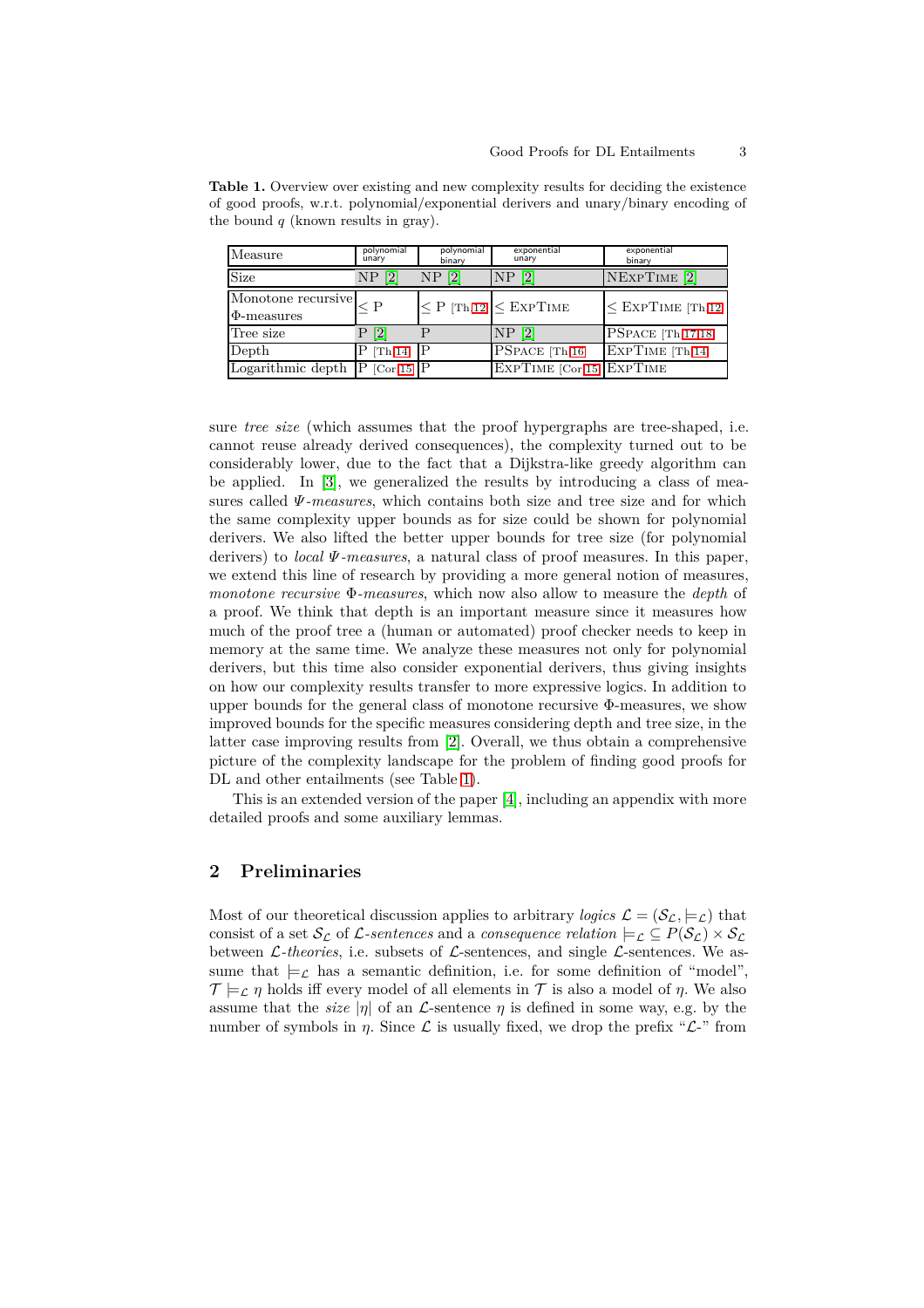4 Alrabbaa, Baader, Borgwardt, Koopmann, Kovtunova

$$
R_0 \n\begin{array}{c|c|c|c|c} & R_\top \n\hline\nC \sqsubseteq C & R_\top \n\end{array}\n\quad\nR_\Xi \n\begin{array}{c|c|c} & C \sqsubseteq D & \vdots \\
\hline\nC \sqsubseteq E & \vdots \\
\hline\nC \sqsubseteq E & \end{array}\n\quad\nR_\Xi \n\begin{array}{c|c|c} \n\hline\nC \sqsubseteq D & \vdots \\
\hline\nC \sqsubseteq D & \vdots \\
\hline\nC \sqsubseteq D \sqcap E & \end{array}\n\quad\nR_\Xi \n\begin{array}{c|c|c} \n\hline\nC \sqsubseteq \exists r.D & D \sqsubseteq E \\
\hline\nC \sqsubseteq \exists r.E & \end{array}
$$

<span id="page-3-0"></span>**Fig. 1.** The inference rules for  $\mathcal{EL}$  used in ELK [21].

now on. For example, L could be *first-order logic*. However, we are mainly interested in proofs for DLs, which can be seen as decidable fragments of first-order logic [\[9\]](#page-15-1). In particular, we use specific DLs to show our hardness results.

The syntax of DLs is based on disjoint, countably infinite sets  $N_c$  and  $N_R$  of *concept names*  $A, B, \ldots$  and *role names*  $r, s, \ldots$ , respectively. Sentences of the DL  $\mathcal{EL}$ , called *general concept inclusions (GCIs)*, are of the form  $C \sqsubseteq D$ , where *C* and *D* are  $\mathcal{EL}\text{-concepts}$ , which are built from concept names by applying the constructors ⊤ (*top*), *C* ⊓*D* (*conjunction*), and ∃*r.C* (*existential restriction* for a role name *r*). The DL  $\mathcal{ELI}$  extends  $\mathcal{EL}$  by the role constructor  $r^-$  (*inverse role*). In DLs, finite theories are called *TBoxes* or *ontologies*.

The semantics of DLs is based on first-order interpretations; for details, see [\[9\]](#page-15-1). In Figure [1,](#page-3-0) we depict a simplified version of the inference rules for  $\mathcal{EL}$  from [21]. For example,  $\{A \sqsubseteq \exists r.B, B \sqsubseteq C, \exists r.C \sqsubseteq D\} \models A \sqsubseteq D$  is a valid inference in  $\mathcal{EL}$ . Deciding consequences in  $\mathcal{EL}$  is P-complete [\[7\]](#page-15-5), and in  $\mathcal{ELI}$  it is EXPTIMEcomplete [\[8\]](#page-15-7).

## **2.1 Proofs**

We formalize proofs as (labeled, directed) *hypergraphs* (see Figures [2,](#page-3-1) [3\)](#page-3-2), which are tuples (*V, E, ℓ*) consisting of a finite set *V* of *vertices*, a finite set *E* of *(hyper)edges* of the form  $(S, d)$  with  $S ⊆ V$  and  $d ∈ V$ , and a *vertex labeling function*  $\ell: V \to \mathcal{S}_{\mathcal{L}}$ . Full definitions of such hypergraphs, as well as related notions such as *trees*, *unravelings*, *homomorphisms*, *cycles* can be found in the appendix. For example, there is a homomorphism from Figure [3](#page-3-2) to Figure [2,](#page-3-1) but not vice versa, and Figure [3](#page-3-2) is the tree unraveling of Figure [2.](#page-3-1)



<span id="page-3-1"></span>**Fig. 2.** An acyclic hypergraph/proof

<span id="page-3-2"></span>**Fig. 3.** A tree hypergraph/proof

The following definition formalizes basic requirements for hyperedges to be considered valid inference steps from a given finite theory.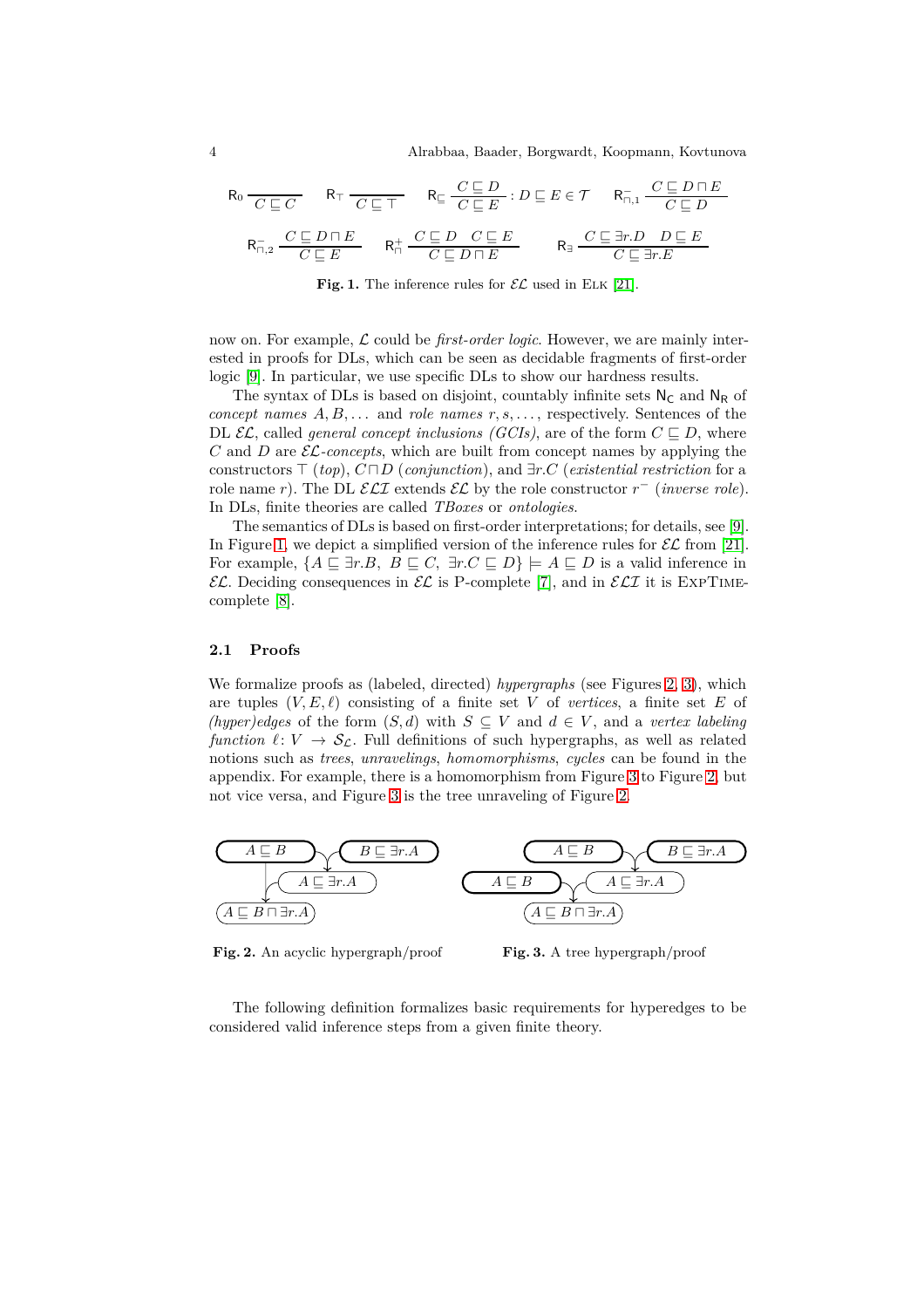**Definition 1 (Derivation Structure).** *A* derivation structure  $\mathcal{D} = (V, E, \ell)$ *over a finite theory* T *is a hypergraph that is*

- $-$  grounded, *i.e.* every leaf *v* in  $\mathcal{D}$  is labeled by  $\ell(v) \in \mathcal{T}$ ; and
- $-$  sound, *i.e. for every*  $(S, d) \in E$ , the entailment  $\{ \ell(s) \mid s \in S \} \models \ell(d)$  holds.

<span id="page-4-0"></span>We define proofs as special derivation structures that derive a conclusion.

**Definition 2 (Proof).** *Given a conclusion*  $\eta$  *and a finite theory*  $\mathcal{T}$ *, a* proof for  $\mathcal{T} \models \eta$  *is a derivation structure*  $\mathcal{P} = (V, E, \ell)$  *over*  $\mathcal{T}$  *such that* 

- $-$  P *contains exactly one sink*  $v_{\eta} \in V$ *, which is labeled by*  $\eta$ *,*
- **–** P *is acyclic, and*
- **–** *every vertex has at most one incoming edge, i.e. there is no vertex w* ∈ *V s.t. there are*  $(S_1, w), (S_2, w) \in E$  *with*  $S_1 \neq S_2$ *.*

*A* tree proof *is a proof that is a tree. A* subproof *S of a hypergraph H is a subgraph of H that is a proof s.t. the leaves of S are a subset of the leaves of H.*

The hypergraphs in Figures [2](#page-3-1) and [3](#page-3-2) can be seen as proofs in the sense of Definition [2,](#page-4-0) where the sentences of the theory are marked with a thick border. Both proofs use the same inference steps, but have different numbers of vertices. They both prove  $A \subseteq B \sqcap \exists r.A$  from  $\mathcal{T} = \{A \sqsubseteq B, B \sqsubseteq \exists r.A\}$ . The second proof is a tree and the first one a hypergraph without label repetition.

**Lemma 3.** *Let*  $P = (V, E, \ell)$  *be a proof for*  $T \models \eta$ *. Then* 

*1. all paths in* P *are finite and all longest paths in* P *have v<sup>η</sup> as the target; and* 2.  $\mathcal{T} \models \eta$ .

Given a proof  $\mathcal{P} = (V, E, \ell)$  and a vertex  $v \in V$ , the *subproof of*  $\mathcal{P}$  *with sink v* is the largest subgraph  $\mathcal{P}_v = (V_v, E_v, \ell_v)$  of  $\mathcal{P}$  where  $V_v$  contains all vertices in V that have a path to  $v$  in  $\mathcal{P}$ .

#### <span id="page-4-2"></span>**2.2 Derivers**

<span id="page-4-1"></span>In practice, proofs and derivation structures are constructed by a reasoning system, and in theoretical investigations, it is common to define proofs by means of a calculus. To abstract from these details, we use the concept of a *deriver* as in [\[2\]](#page-15-2), which is a function that, given a theory  $\mathcal T$  and a conclusion  $\eta$ , produces the corresponding derivation structure in which we can look for an optimal proof. However, in practice, it would be inefficient and unnecessary to compute the entire derivation structure beforehand when looking for an optimal proof. Instead, we allow to access elements in a derivation structure using an oracle, which we can ask whether given inferences are a part of the current derivation structure. Similar functionality exists for example for the DL reasoner Elk [\[19\]](#page-16-2), and may correspond to checking whether the inference is an instance of a rule in the calculus. Since reasoners may not be complete for proving arbitrary sentences of L, we restrict the conclusion  $\eta$  to a subset  $C_{\mathcal{L}} \subseteq \mathcal{S}_{\mathcal{L}}$  of supported consequences.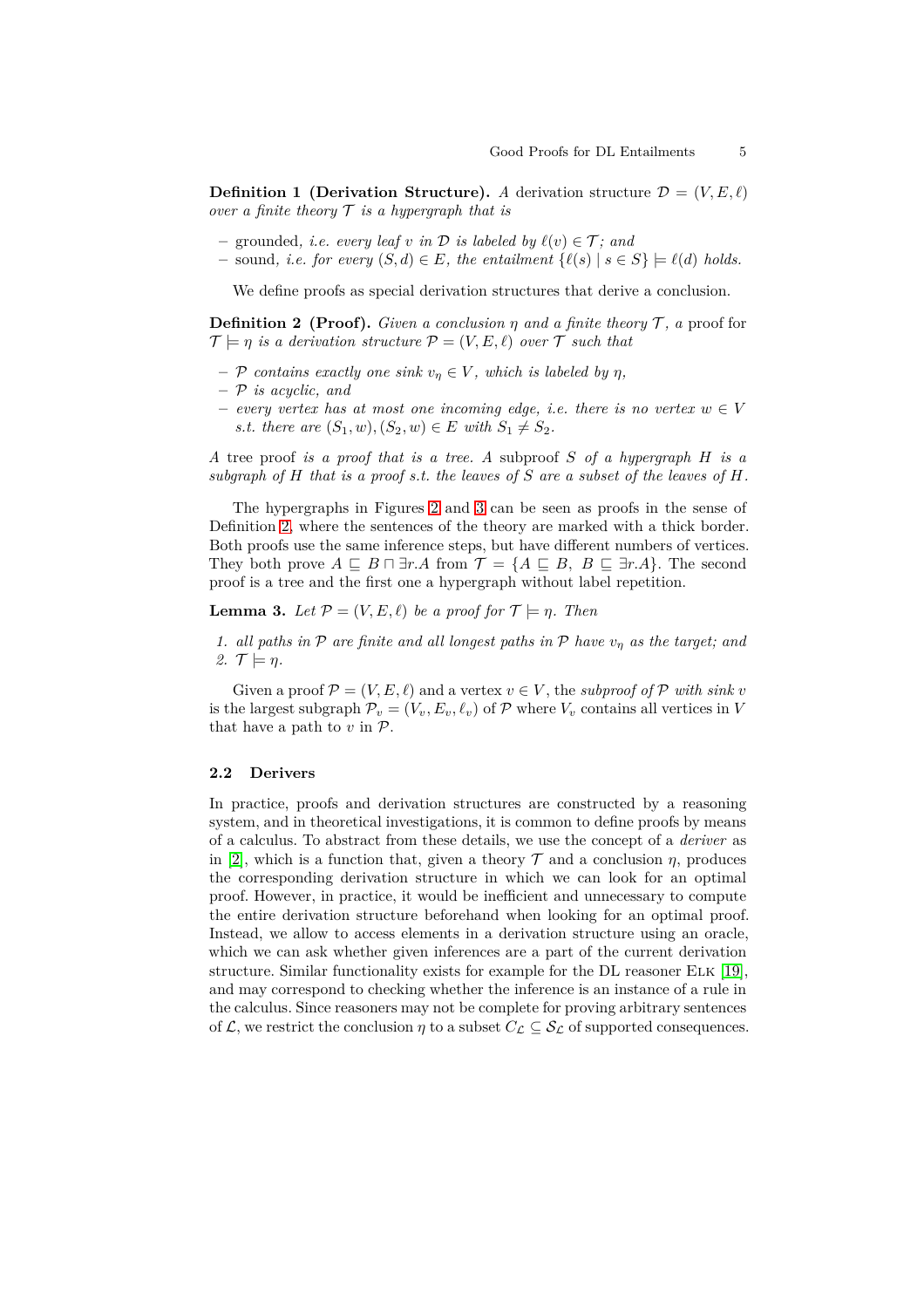$$
\text{CR1 } \frac{K \sqsubseteq A \text{ if } A \in K \text{ and } K \text{ appears in } \mathcal{T}'
$$
\n
$$
\text{CR2 } \frac{M \sqsubseteq A \text{ for all } A \in K, K \sqsubseteq C}{M \sqsubseteq C} \text{ if } M \text{ appears in } \mathcal{T}'
$$
\n
$$
\text{CR3 } \frac{M \sqsubseteq \exists r.L \quad L \sqsubseteq \forall r^- . A}{M \sqsubseteq A} \qquad \text{CR4 } \frac{L \sqsubseteq \exists r.M \quad L \sqsubseteq \forall r.A}{L \sqsubseteq \exists r.(M \sqcap A)}
$$

<span id="page-5-0"></span>**Fig. 4.** The inference rules for  $\mathcal{ELI}$  [\[9\]](#page-15-1). Given a finite theory  $\mathcal T$  in a certain normal form, the rules produce a saturated theory  $\mathcal{T}'$ . Here,  $K, L, M$  are conjunctions of concept names, *A* is a concept name, *C* is an  $\mathcal{ELI}$  concept of the form *A*,  $\exists r.M$ , or  $\forall r.A$ , and *r* is a role name or the inverse of a role name. In this calculus conjunctions are implicitly viewed as sets, i.e. the order and multiplicity of conjuncts is ignored.

**Definition 4 (Deriver).** *A* deriver  $\mathfrak{D}$  *is given by a set*  $C_{\mathcal{L}} \subseteq \mathcal{S}_{\mathcal{L}}$  *and a function that assigns derivation structures to pairs*  $(\mathcal{T}, \eta)$  *of finite theories*  $\mathcal{T} \subseteq \mathcal{S}_{\mathcal{L}}$  *and sentences*  $\eta \in C_{\mathcal{L}}$ , such that  $\mathcal{T} \models \eta$  *iff*  $\mathfrak{D}(\mathcal{T}, \eta)$  *contains a proof for*  $\mathcal{T} \models \eta$ *. A proof*  $P$  *for*  $T \models \eta$  *is called* admissible w.r.t.  $\mathfrak{D}(\mathcal{T}, \eta)$  *if there is a homomorphism*  $h: \mathcal{P} \to \mathfrak{D}(\mathcal{T}, \eta)$ *. We call*  $\mathfrak{D}$  *a* polynomial deriver *if there exists a polynomial*  $p(x)$ *such that the size of*  $\mathfrak{D}(\mathcal{T}, \eta)$  *is bounded by*  $p(|\mathcal{T}|+|\eta|)$ *.* Exponential derivers *are defined similarly by the restriction*  $|\mathfrak{D}(\mathcal{T}, \eta)| \leq 2^{p(|\mathcal{T}|+|\eta|)}$ .

ELK is an example of a polynomial deriver, that is, for a given  $\mathcal{EL}$  theory  $\mathcal T$ and  $\mathcal{EL}$  sentence *η*,  $ELK(\mathcal{T}, \eta)$  contains all allowed instances of the rules shown in Figure [1.](#page-3-0) As an example for an exponential deriver we use Eli, which uses the rules from Figure [4](#page-5-0) and is complete for  $\mathcal{ELI}$  theories and conclusions of the form  $A \sqsubseteq B$ ,  $A, B \in \mathbb{N}_{\mathbb{C}}$ . The oracle access for a deriver  $\mathfrak{D}$  works as follows. Let  $\mathcal{D} = (V, E, \ell) := \mathfrak{D}(\mathcal{T}, \eta)$  and  $V = \{v_1, \ldots, v_m\}$ .  $\mathcal{D}$  is accessed using the following two functions, where  $i, i_1, \ldots, i_l$  are indices of vertices and  $\alpha$  is a sentence:

$$
[\mathcal{D}](i_1,\ldots,i_l,i) := \begin{cases} \text{true} & \text{if } (\{v_{i_1},\ldots,v_{i_l}\},v_i) \in E, \\ \text{false} & \text{otherwise}; \end{cases}
$$

$$
[\mathcal{D}](i,\alpha) := \begin{cases} \text{true} & \text{if } \ell(v_i) = \alpha, \\ \text{false} & \text{otherwise}. \end{cases}
$$

In this paper, we focus on polynomial and exponential derivers, for which we further make the following technical assumptions: 1)  $\mathfrak{D}(\mathcal{T}, \eta)$  does not contain two vertices with the same label; 2) the number of premises in an inference is polynomially bounded by  $|\mathcal{T}|$  and  $|\eta|$ ; and 3) the size of each label is polynomially bounded by  $|\mathcal{T}|$  and  $|\eta|$ . While 1) is without loss of generality, 2) and 3) are not. If a deriver does not satisfy 2), we may be able to fix this by splitting inference steps. Assumption 3) would not work for derivers with higher complexity, but is required in our setting to avoid trivial complexity results for exponential derivers. We furthermore assume that for polynomial and exponential derivers, the polynomial *p* from Definition [4](#page-4-1) bounding the size of derivation structures is known.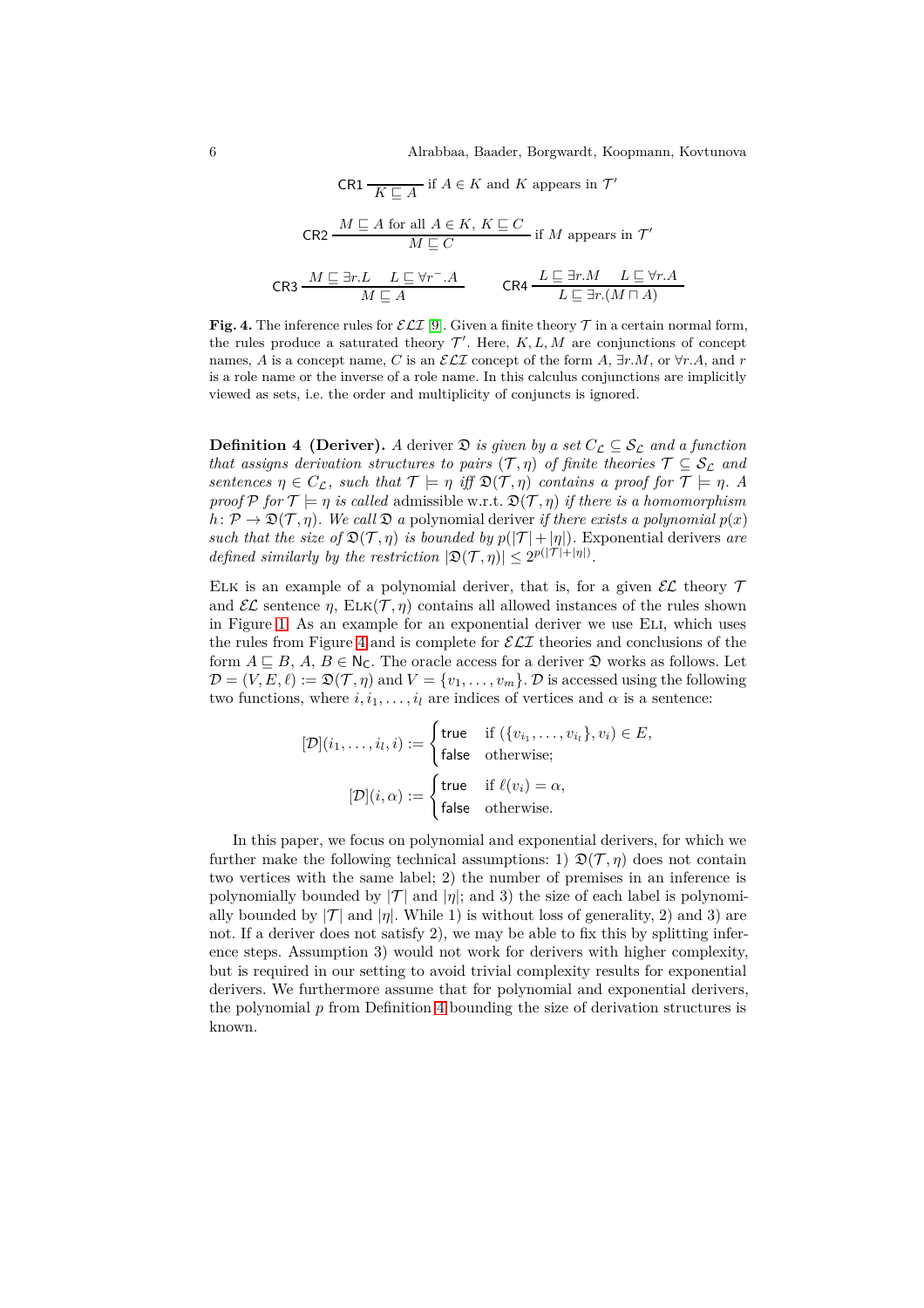## **3 Measuring Proofs**

To formally study quality measures for proofs, we developed the following definition, which will be instantiated with concrete measures later. Our goal is to find proofs that minimize these measures, i.e. lower numbers are better.

<span id="page-6-2"></span>**Definition 5 (** $\Phi$ **-Measure).** *A* (quality) measure *is a function*  $\mathfrak{m}: P_{\mathcal{L}} \to \mathbb{Q}_{\geq 0}$ , *where*  $P_{\mathcal{L}}$  *is the set of all proofs over*  $\mathcal{L}$  *and*  $\mathbb{Q}_{\geq 0}$  *is the set of non-negative rational numbers. We call*  $m a \Phi$ -measure *if, for every*  $P \in P_{\mathcal{L}}$ *, the following hold.*

- **[P]** m(P) *is computable in polynomial time in the size of* P*.*
- **[HI]** Let  $h: \mathcal{P} \rightarrow H$  be any homomorphism, and  $\mathcal{P}'$  be any subproof of the *homomorphic image*  $h(\mathcal{P})$  *that is minimal (w.r.t.*  $m$ ) *among all such sub*proofs having the same sink. Then  $\mathfrak{m}(\mathcal{P}') \leq \mathfrak{m}(\mathcal{P})$ .

Intuitively, a Φ-measure m does not increase when the proof gets smaller, either when parts of the proof are removed (to obtain a subproof) or when parts are merged (in a homomorphic image). For example,  $\mathfrak{m}_{\mathsf{size}}((V, E, \ell)) := |V|$  is a Φ-measure, called the *size* of a proof, and we have already investigated the complexity of the following deicision problem for  $\mathfrak{m}_{size}$  in [\[2\]](#page-15-2).

<span id="page-6-1"></span>**Definition 6 (Optimal Proof).** *Let* D *be a deriver and* m *be a measure. Given a finite theory*  $\mathcal{T}$  *and a sentence*  $\eta \in C_{\mathcal{L}}$  *s.t.*  $\mathcal{T} \models \eta$ *, an admissible proof*  $\mathcal{P}$  *w.r.t.*  $\mathfrak{D}(\mathcal{T}, \eta)$  *is called* optimal *w.r.t.* **m** *if*  $\mathfrak{m}(\mathcal{P})$  *is minimal among all such proofs. The associated decision problem, denoted*  $OP(\mathfrak{D}, \mathfrak{m})$ *, is to decide, given*  $\mathcal T$  *and*  $\eta$ *as above and*  $q \in \mathbb{Q}_{\geq 0}$ , whether there is an admissible proof  $\mathcal{P}$  w.r.t.  $\mathfrak{D}(\mathcal{T}, \eta)$  with  $\mathfrak{m}(\mathcal{P}) \leq q$ .

For our complexity analysis, we distinguish the encoding of *q* with a subscript (unary/binary), e.g. OPunary(D*,* m).

We first show that if P is optimal w.r.t. a  $\Phi$ -measure m and  $\mathfrak{D}(\mathcal{T}, \eta)$ , then the homomorphic image of  $P$  in  $\mathfrak{D}(\mathcal{T}, \eta)$  is also a proof. Thus, to decide  $\mathsf{OP}(\mathfrak{D}, \mathfrak{m})$ we can restrict our search to proofs that are subgraphs of  $\mathfrak{D}(\mathcal{T}, \eta)$ .

**Lemma 7.** *For any deriver* D *and* Φ*-measure* m*, if there is an admissible proof* P w.r.t.  $\mathfrak{D}(\mathcal{T}, \eta)$  with  $\mathfrak{m}(\mathcal{P}) \leq q$  for some  $q \in \mathbb{Q}_{\geq 0}$ , then there exists a subproof  $\mathcal{Q}$  *of*  $\mathfrak{D}(\mathcal{T}, \eta)$  *for*  $\mathcal{T} \models \eta$  *with*  $\mathfrak{m}(\mathcal{Q}) \leq q$ *.* 

<span id="page-6-3"></span><span id="page-6-0"></span>In particular, this shows that an optimal proof always exists.

**Corollary 8.** For any deriver  $\mathfrak{D}$  and  $\Phi$ -measure  $\mathfrak{m}$ , if  $\mathcal{T} \models \eta$ , then there is an *optimal proof for*  $\mathcal{T} \models \eta \ w.r.t. \ \mathfrak{D} \ and \ \mathfrak{m}.$ 

*Proof.* By Definition [4,](#page-4-1) the derivation structure  $\mathfrak{D}(\mathcal{T}, \eta)$  contains at least one proof for  $\mathcal{T} \models \eta$ . Since  $\mathfrak{D}(\mathcal{T}, \eta)$  is finite, there are finitely many proofs for  $\mathcal{T} \models \eta$ contained in  $\mathfrak{D}(\mathcal{T}, \eta)$ . The finite set of all m-weights of these proofs always has a minimum. Finally, if there were an admissible proof weighing less than this minimum, it would contradict Lemma [7.](#page-6-0) ⊓⊔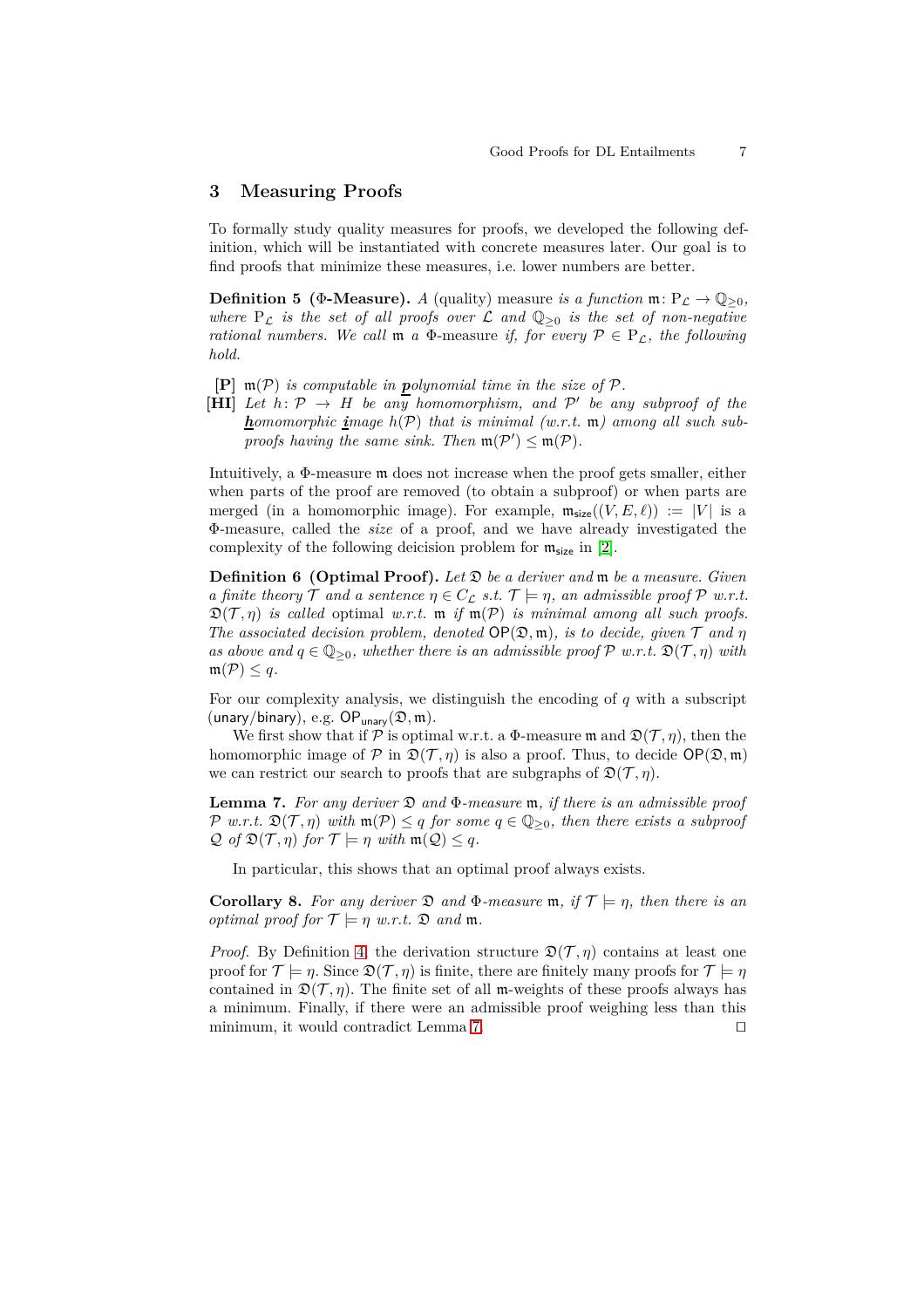#### **3.1 Monotone Recursive Measures**

Since the complexity of  $\mathsf{OP}(\mathfrak{D}, \mathfrak{m})$  for  $\Phi$ -measures in general is quite high [\[2\]](#page-15-2), in this paper we focus on a subclass of measures that can be evaluated recursively.

**Definition 9.** *A* Φ*-measure* m *is* recursive *if there exist*

- $− a$  leaf function leaf<sub>m</sub> :  $S_{\mathcal{L}} \to \mathbb{Q}_{\geq 0}$  and
- $-$  *a partial* edge function edge<sub>m</sub>, which maps (i) the labels  $(S, \alpha)$  of a hyperedge and (ii) a finite multiset Q of already computed intermediate weights in  $\mathbb{Q}_{\geq 0}$ *to a combined weight*  $\mathsf{edge}_{\mathfrak{m}}((\mathcal{S}, \alpha), \mathcal{Q})$

*such that, for any proof*  $P = (V, E, \ell)$  *with sink v, we have* 

$$
\mathfrak{m}(\mathcal{P}) = \begin{cases} \text{leaf}_{\mathfrak{m}}(\ell(v)) & \text{if } V = \{v\}, \\ \text{edge}_{\mathfrak{m}}(\ell(S, v), \{\mathfrak{m}(\mathcal{P}_w) \mid w \in S\}) & \text{if } (S, v) \in E. \end{cases}
$$

*Such a measure is* monotone *if, for any multiset*  $Q$ *, whenever*  $q \in Q$  *and*  $\mathcal{Q}' = (\mathcal{Q} \setminus \{q\}) \cup \{q'\}\$  *with*  $q' \leq q$  *and both* edge<sub>m</sub> $((\mathcal{S}, \alpha), \mathcal{Q}')$  *and* edge<sub>m</sub> $((\mathcal{S}, \alpha), \mathcal{Q})$ *are defined, then*  $edge_{m}((\mathcal{S}, \alpha), \mathcal{Q}') \leq edge_{m}((\mathcal{S}, \alpha), \mathcal{Q})$ .

Intuitively, a recursive measure m can be computed in a bottom-up fashion starting with the weights of the leaves given by leaf<sub>m</sub>. The function edge<sub>m</sub> is used to recursively combine the weights of the direct subproofs into a weight for the full proof. This function is well-defined since in a proof every vertex has at most one incoming edge. We require  $edge<sub>m</sub>$  to be defined only for inputs  $((\mathcal{S}, \alpha), \mathcal{Q})$  that actually correspond to a valid proof in  $\mathcal{L}$ , i.e. where  $\mathcal{S} \models_{\mathcal{L}} \alpha$  and  $Q$  consists of the weights of some proofs for the sentences in  $S$ . For example, if m always yields natural numbers, we obviously do not need  $\mathsf{edge}_m$  to be defined for multisets containing fractional numbers.

In this paper, we are particularly interested in the following monotone recursive Φ-measures.

– The *depth*  $m_{\text{death}}$  of a proof is defined by

$$
\mathsf{leaf}_{\mathfrak{m}_{\mathsf{depth}}}(\alpha) := 0 \text{ and } \mathsf{edge}_{\mathfrak{m}_{\mathsf{depth}}}((\mathcal{S}, \alpha), \mathcal{Q}) := 1 + \max \mathcal{Q}.
$$

– The *tree size*  $m_{tree}$  is given by

$$
\operatorname{\sf leaf}_{\mathfrak{m}_{\operatorname{tree}}}(\alpha) := 1 \text{ and } \operatorname{\sf edge}_{\mathfrak{m}_{\operatorname{tree}}}((\mathcal{S}, \alpha), \mathcal{Q}) := 1 + \sum \mathcal{Q}.
$$

What distinguishes *tree size* from *size* is that vertices are counted multiple times if they are used in several subproofs. The name *tree size* is inspired by the fact that it can be interpreted as the *size* of the tree unraveling of a given proof (cf. Figures [2](#page-3-1) and [3\)](#page-3-2). In fact, we show in the appendix that all recursive Φmeasures are invariant under unraveling. This indicates that *tree size*, *depth* and other monotone recursive Φ-measures are especially well-suited for cases where proofs are presented to users in the form of trees. This is for example the case for the proof plugin for Protégé [\[20\]](#page-16-3).

<span id="page-7-0"></span>**Lemma 10.** Depth *and* tree size *are monotone recursive* Φ*-measures.*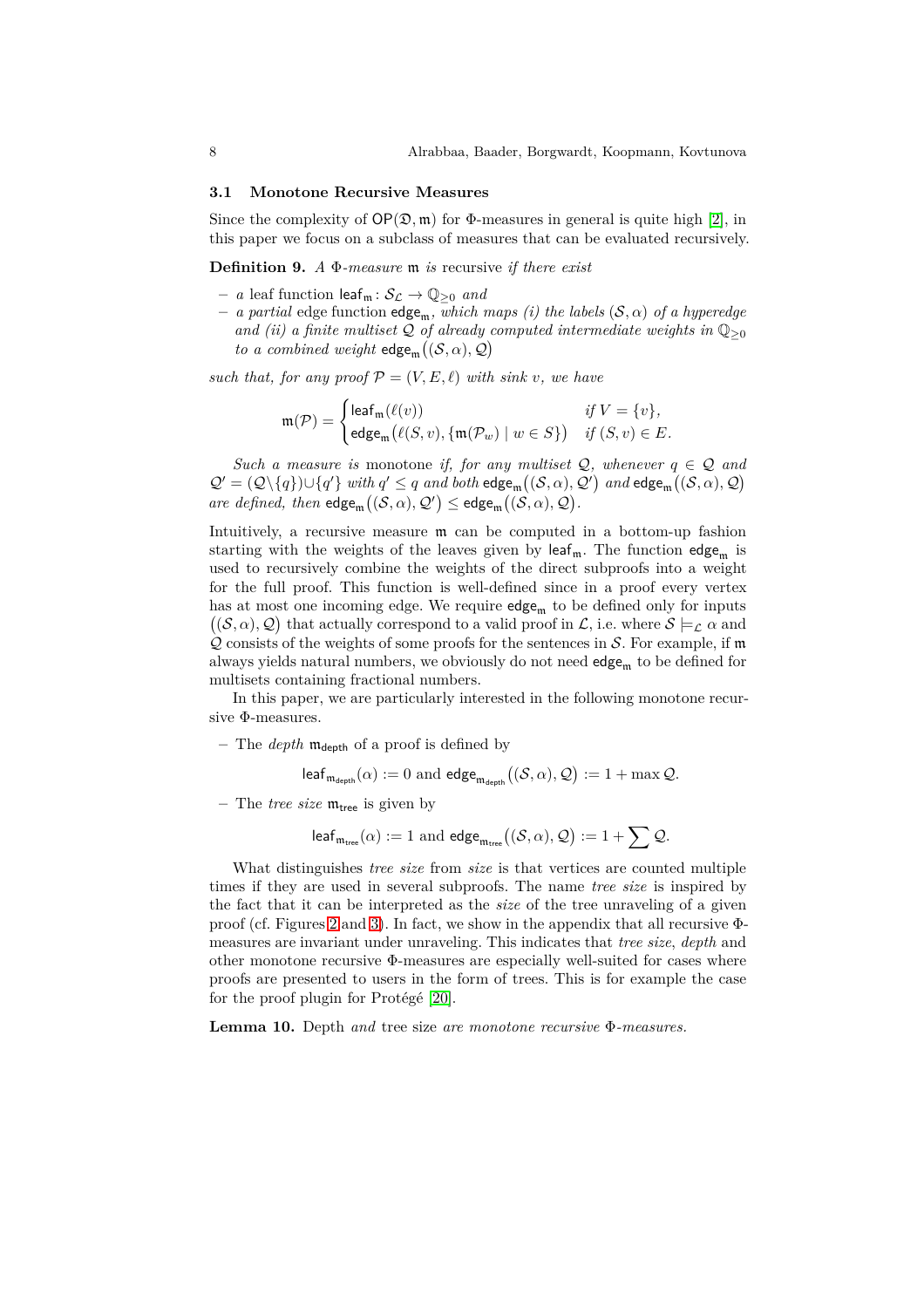**Algorithm 1:** A Dijkstra-like algorithm

<span id="page-8-3"></span><span id="page-8-2"></span>**Input:** A derivation structure  $\mathfrak{D}(\mathcal{T}, \eta) = (V, E, \ell)$ , a monotone recursive Φ-measure m **Output:** An optimal proof of  $\mathcal{T} \models \eta$  w.r.t.  $\mathfrak{D}(\mathcal{T}, \eta)$  and m  $Q := \emptyset$  **foreach**  $e \in E$  **do**  $k(e) := 0$  **foreach**  $v \in V$  **do if**  $\ell(v) \in \mathcal{T}$  **then**   $\vert \quad \vert \quad \mathcal{P}(v) := (\{v\}, \emptyset, \ell|_{\{v\}}); Q := Q \cup \{v\} \quad \vert \quad \textit{if } \ell(v) \text{ is in the theory}$  **else if**  $(\emptyset, v) \in E$  **then**   $\vert$   $\vert$   $\vert$   $\mathcal{P}(v) := (\{v\}, \{(\emptyset, v)\}, \ell|_{\{v\}});$  *Q* := *Q* ∪  $\{v\}$  //  $\ell(v)$  is a tautology **<sup>8</sup> else**  $\mathcal{P}(v) :=$  undefined while  $Q \neq \emptyset$  do choose  $v \in Q$  with minimal  $\mathfrak{m}(\mathcal{P}(v))$  //  $\mathcal{P}(v)$  is optimal for  $\ell(v)$  $Q := Q \setminus \{v\}$  **foreach**  $e = (S, d) \in E$  with  $v \in S$  **do**  $k(e) := k(e) + 1$  **if**  $k(e) = |S|$  **then** // all source vertices have been reached  $\mathcal{P} := (S \cup \{d\}, e, \ell_{S \cup \{d\}}) \cup \bigcup_{s \in S}$ P(*s*) // construct new proof **if**  $P$  is acyclic **then i if**  $\mathcal{P}(d)$  is undefined or  $\mathfrak{m}(\mathcal{P}(d)) > \mathfrak{m}(\mathcal{P})$  then  $\begin{bmatrix} \phantom{a} \end{bmatrix}$   $\begin{bmatrix} \phantom{a} \end{bmatrix}$   $\begin{bmatrix} P(d) := P; Q := Q \cup \{d\} \end{bmatrix}$  // P is better for  $\ell(d)$ **return**  $\mathcal{P}(v_{\eta})$ , where  $\ell(v_{\eta}) = \eta$ 

# <span id="page-8-8"></span><span id="page-8-7"></span><span id="page-8-6"></span><span id="page-8-5"></span><span id="page-8-4"></span><span id="page-8-1"></span><span id="page-8-0"></span>**4 Complexity Results**

We investigate the decision problem OP for monotone recursive Φ-measures. We first show upper bounds for the general case, and then consider measures for *depth* and *tree size*, for which we obtain even lower bounds. An artificial modification of the *depth* measure gives a lower bound matching the general upper bound even if unary encoding is used for the threshold *q*.

#### **4.1 The General Case**

Algorithm [1](#page-8-0) describes a Dijkstra-like approach that is inspired by the algorithm in [13] for finding minimal hyperpaths w.r.t. so-called *additive weighting functions*, which represent a subclass of monotone recursive Φ-measures. The algorithm progressively discovers proofs  $\mathcal{P}(v)$  for  $\ell(v)$  that are contained in  $\mathfrak{D}(\mathcal{T}, \eta)$ . If it reaches a new vertex *v* in this process, this vertex is added to the set *Q*. In each step, a vertex with minimal weight  $\mathfrak{m}(\mathcal{P}(v))$  is chosen and removed from *Q*. For each hyperedge  $e = (S, d) \in E$ , a counter  $k(e)$  is maintained that is increased whenever a vertex  $v \in S$  is chosen. Once this counter reaches  $|S|$ , we know that all source vertices of *e* have been processed. The algorithm then constructs a new proof  $P$  for  $\ell(d)$  by joining the proofs for the source vertices using the current hyperedge  $e$ . This proof  $P$  is then compared to the best previously known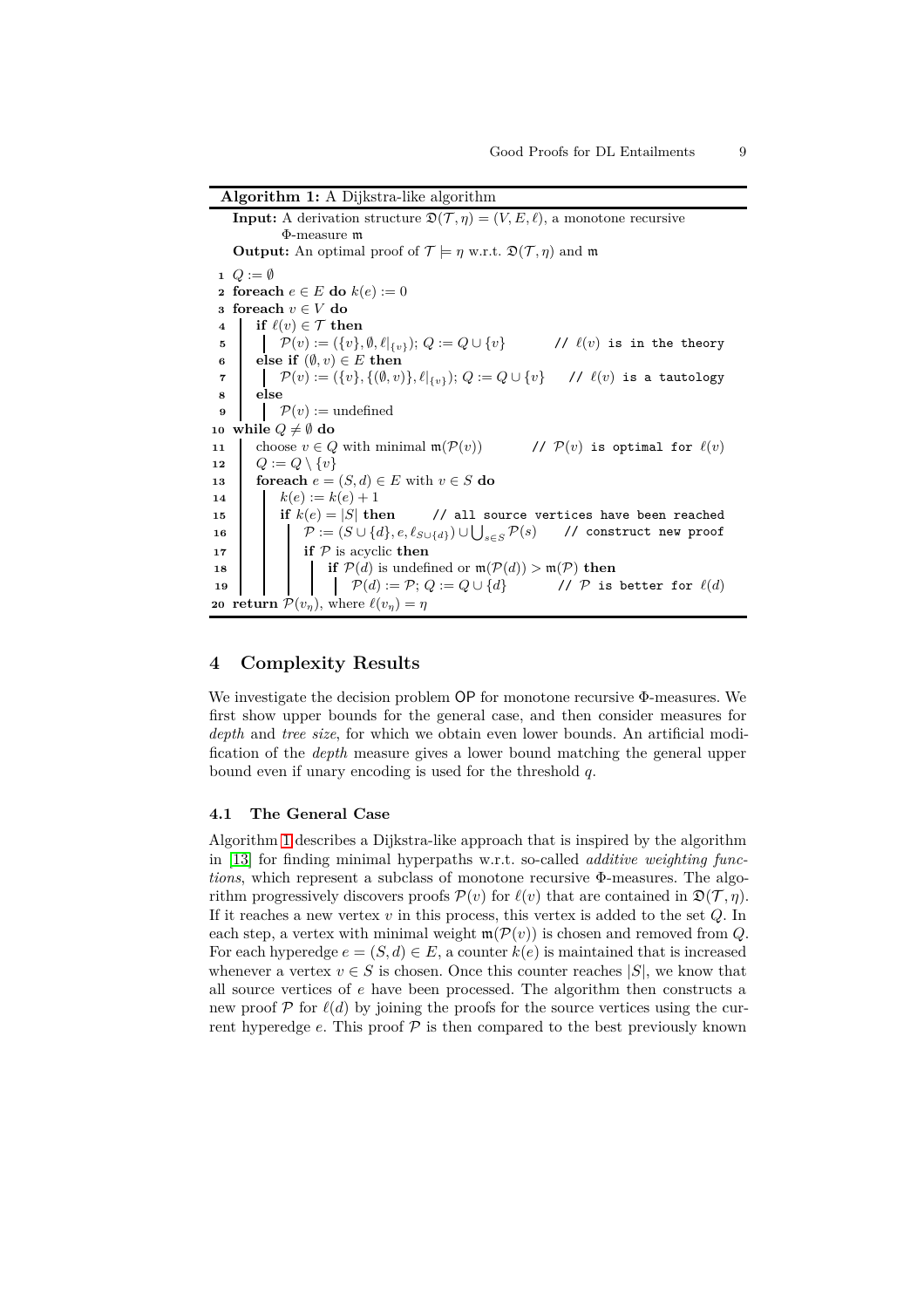proof  $P(d)$  for  $\ell(d)$  and  $P(d)$  is updated accordingly. For Line [20,](#page-8-1) recall that we assumed  $\mathfrak{D}(\mathcal{T},\eta)$  to contain no two vertices with the same label, and hence it contains a unique vertex  $v_n$  with label  $\eta$ .

**Lemma 11.** *For any monotone recursive* Φ*-measure* m *and deriver* D*, Algorithm* [1](#page-8-0) *computes an optimal proof in time polynomial in the size of*  $\mathfrak{D}(\mathcal{T}, \eta)$ *.* 

Since we can actually compute an optimal proof in polynomial time in the size of the whole derivation structure, it is irrelevant how the upper bound *q* in the decision problem OP is encoded, and hence the following results follow.

<span id="page-9-0"></span>**Theorem 12.** *For any monotone recursive* Φ*-measure* m *and polynomial deriver*  $\mathfrak{D}$ *,*  $OP_{\text{binary}}(\mathfrak{D}, \mathfrak{m})$  *is in* P*. It is in* EXPTIME *for all exponential derivers*  $\mathfrak{D}$ *.* 

## **4.2 Proof Depth**

We now consider the measure  $m_{\text{depth}}$  in more detail. We can show lower bounds of P and ExpTime for polynomial and exponential derivers, respectively, although the latter only holds for upper bounds *q* encoded in binary.

Since our definition of  $\mathsf{OP}(\mathfrak{D}, \mathfrak{m})$  requires that the input entailment  $\mathcal{T} \models \eta$ already holds, we cannot use a straightforward reduction from the entailment problem in  $\mathcal{EL}$  or  $\mathcal{ELI}$ , however. Instead, we show that ordinary proofs  $\mathcal P$  for  $\mathcal{T} \models \eta$  satisfy  $\mathfrak{m}(\mathcal{P}) \leq q$  for some q, and then extend the TBox to  $\mathcal{T}'$  in order to create an artificial proof  $\mathcal{P}'$  with  $\mathfrak{m}(\mathcal{P}') > q$ . In this way, we ensure that  $\mathcal{T}' \models \eta$ holds and can use *q* to distinguish the artificial from the original proofs.

<span id="page-9-2"></span>For  $\mathcal{ELI}$ , we can use an observation from [\[9,](#page-15-1) Example 6.29] for this purpose.

**Proposition 13 ([9]).** For every  $q \in \mathbb{Q}_{\geq 0}$  and  $\mathcal{ELI}$  sentence of the form  $A \subseteq B$ , where  $A, B \in \mathcal{N}_C$ , one can construct in time polynomial in q an  $\mathcal{ELI}$ *theory*  $\mathcal{T}$  *such*  $\mathcal{T} \models A \sqsubseteq B$ *, and every proof for*  $\mathcal{T} \models A \sqsubseteq B$  *in* ELI *is of depth* larger than  $2<sup>q</sup>$ .

<span id="page-9-1"></span>We can now reduce the entailment problems for  $\mathcal{EL}$  and  $\mathcal{ELI}$  to obtain the claimed lower bounds.

**Theorem 14.** *The problems* OPunary(Elk*,* mdepth) *and* OPbinary(Eli*,* mdepth) *are* P*-hard and* ExpTime*-hard, respectively.*

*Proof.* For the P-hardness, we provide a LOGSPACE-reduction from the entailment problem of a GCI  $A \subseteq B$  with two concept names  $A, B$  from an  $\mathcal{EL}$ theory  $\mathcal T$ , which is P-hard [\[9\]](#page-15-1). To reduce this problem to  $\mathsf{OP}_{\text{unarv}}(ELK, \mathfrak{m}_{\text{tree}})$ , we need to find a theory  $\mathcal{T}'$  and a number q such that  $\mathcal{T}' \models A \sqsubseteq B$  holds, and moreover  $\mathcal{T} \models A \sqsubseteq B$  holds iff  $\text{ELK}(\mathcal{T}', A \sqsubseteq B)$  contains a proof of  $\mathcal{T}' \models A \sqsubseteq B$ of depth  $\leq q$  (cf. Lemma [7\)](#page-6-0).

First, observe that, since proofs must be acyclic, the depth of any proof of  $A \subseteq B$  from  $\mathcal T$  is bounded by  $q := |\text{ELK}(\mathcal T, A \subseteq B)|$ , whose size in unary encoding is polynomial in the size of  $\mathcal T$ . We now construct

$$
\mathcal{T}' := \mathcal{T} \cup \{ A \sqsubseteq A_1, \ A_1 \sqsubseteq A_2, \dots, A_{q+2} \sqsubseteq B \},\
$$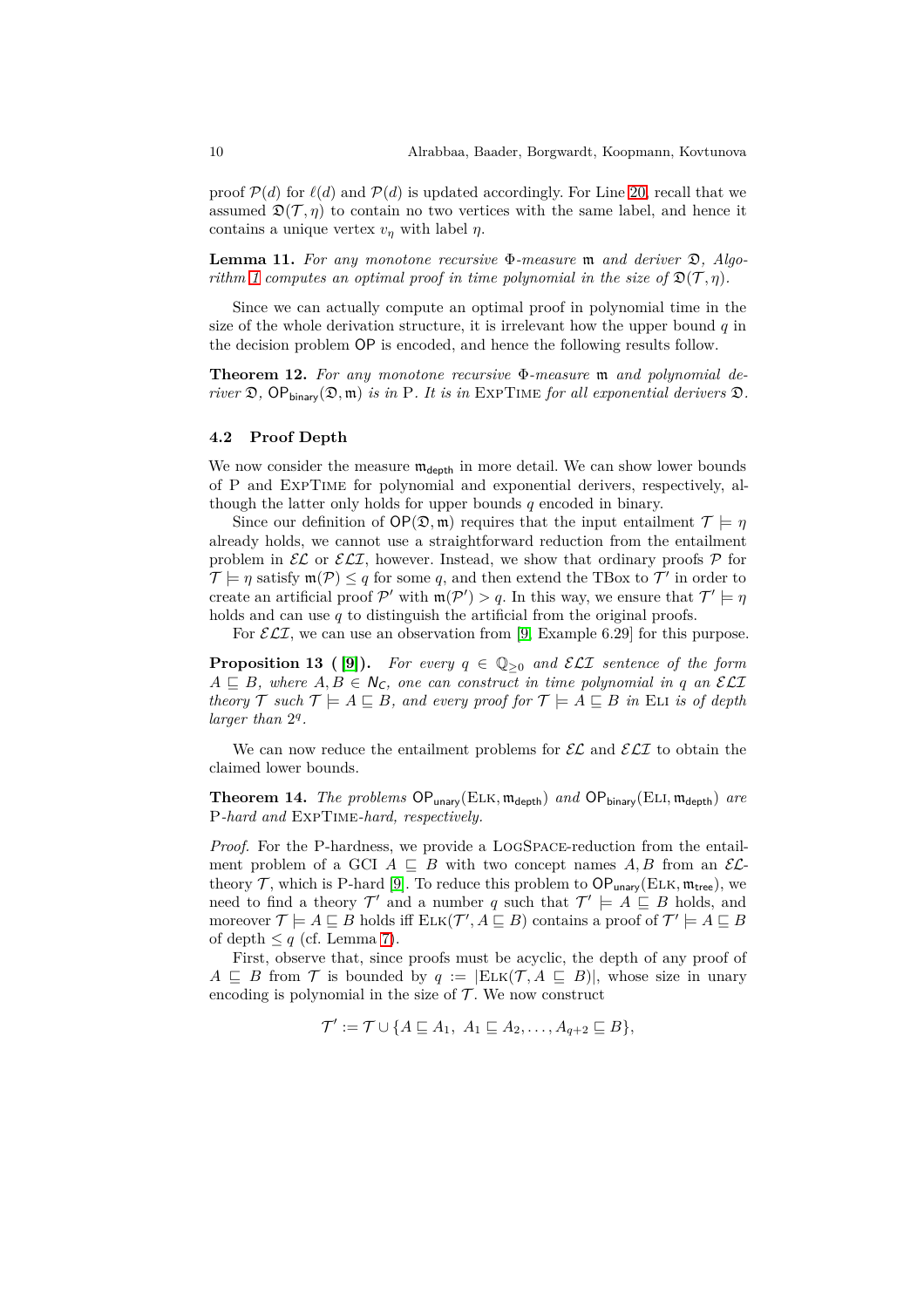where  $A_1, \ldots, A_q$  are concept names that do not occur in  $\mathcal T$ . Furthermore, the existence of an admissible proof for  $\mathcal{T}' \models A \sqsubseteq B$  of depth at most q is equivalent to  $\mathcal{T} \models A \sqsubseteq B$ , since any proof that uses the new concept names must take *q* + 1 consecutive steps using rule  $R_\nsubseteq$ , i.e. must be of depth *q* + 1. Moreover, we can compute  $q$  (in binary representation) and output it in unary representation using a logarithmically space-bounded Turing machine, and similarly for  $\mathcal{T}'$ . Hence, the above construction constitutes the desired LogSpace-reduction.

For the remaining result, we can use similar arguments about the exponential deriver ELI, where entailment is EXPTIME-hard [\[9\]](#page-15-1):

- **–** the minimal depth of a proof in an exponential derivation structure is at most exponential, and this exponential bound *q* can be computed in polynomial time using binary encoding;
- by Proposition [13,](#page-9-2) there is an  $\mathcal{ELI}$  theory  $\mathcal T$  of size polynomial in the size of the binary encoding of *q* such that  $\mathcal{T} \models A \sqsubseteq B$  and any proof for  $\mathcal{T} \models A \sqsubseteq B$ must have at least depth  $q + 1$ . □

To demonstrate that the generic upper bounds from Theorem [12](#page-9-0) are tight even for unary encoding, we quickly consider the artificial measure  $m_{\text{log(denth)}}$ (*logarithmic depth*), which simply computes the (binary) logarithm of the depth of a given proof. This is also a monotone recursive Φ-measure, since the logarithmic depth contains exactly the same information as the depth itself. It is easy to obtain the following lower bounds from the previous results about  $m_{\text{death}}$ .

<span id="page-10-1"></span>**Corollary 15.** OP<sub>unary</sub> $(ELK, m_{\text{log(denth)}})$  *is* P-*hard and* OP<sub>unary</sub> $(ELI, m_{\text{log(denth)}})$ *is* ExpTime*-hard.*

*Proof.* Regardless of the chosen deriver  $\mathfrak{D}$ ,  $OP_{\text{binary}}(\mathfrak{D}, \mathfrak{m}_{\text{depth}})$  can be LOGSPACEreduced to  $OP_{unary}(\mathfrak{D}, \mathfrak{m}_{log(depth)})$ , because in order to find a proof of depth at most  $q$  (with  $q$  given in binary), one can equivalently look for a proof whose logarithmic depth is bounded by the value  $\log q$ . The unary encoding of  $\log q$  has the same size as the binary encoding of  $q$  and can be computed in LOGSPACE by flipping all bits of the binary encoding of *q* to 1. □

<span id="page-10-0"></span>We now return to  $m_{\text{death}}$  and cover the remaining case of exponential derivers and unary encoding of the upper bound *q*.

**Theorem 16.** OP<sub>unary</sub> $(\mathfrak{D}, \mathfrak{m}_{\text{depth}})$  *is in* PSPACE *for any exponential deriver*  $\mathfrak{D}$ *.* It is PSPACE-hard for the exponential deriver  $\mathfrak{D} =$  ELI.

*Proof.* For the upper bound, we employ a depth-first guessing strategy: we guess a proof of depth at most *q*, where at each time point we only keep one branch of the proof in memory. As the length of this branch is bounded by  $q$ , and due to our assumptions on derivers, this procedure only requires polynomial space.

For the lower bound, we provide a reduction from the PSpace-complete QBF problem (satisfiability of quantified Boolean formulas). Let  $Q_1x_1Q_2x_2 \ldots Q_mx_m.\phi$ be a quantified Boolean formula, where for  $i \in \{1, \ldots, m\}$ ,  $\mathsf{Q}_i \in \{\exists, \forall\}$ , and  $\phi$  is a formula over  $\{x_1, \ldots, x_m\}$ . We assume  $\phi$  to be in negation normal form, that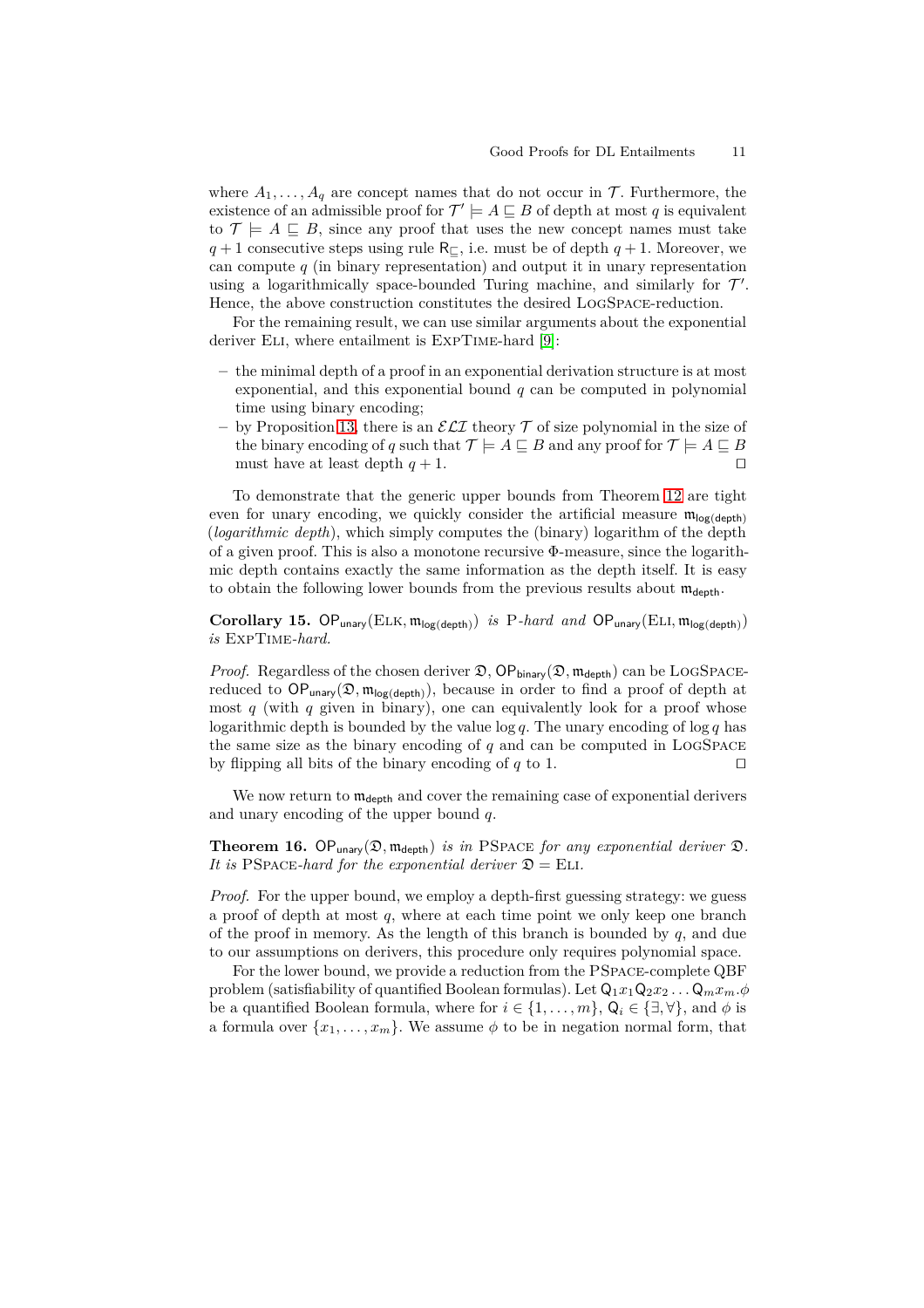is, negation only occurs directly in front of a variable. We construct an  $\mathcal{ELI}$ theory  $\mathcal T$  and a number  $q$ , both of size polynomial in the size of the formula, such that  $\mathcal{T} \models A \sqsubseteq B$  holds (cf. Definition [6\)](#page-6-1) and  $\mathcal{T}$  has a proof for  $A \sqsubseteq B$  of depth  $q$  iff the QBF formula is valid. We use two roles  $r_1$ ,  $r_2$  to deal with the variable valuations, concept names  $A_0, \ldots, A_m$  to count the quantifier nesting, and a concept name  $A_{\psi}$  for every sub-formula  $\psi$  of  $\phi$ . In addition, we use the concept names *A* and *B* occurring in the conclusion, and two concept names *B*<sup>1</sup> and  $B_2$ .

The concept name *A* initializes the formula at quantifier nesting level 0:

$$
A \sqsubseteq A_0
$$

For every  $i \in \{1, \ldots, m\}, \mathcal{T}$  contains the following sentence to select a truth valuation for  $x_i$ , increasing the nesting depth in each step.

$$
A_{i-1} \sqsubseteq \exists r_1. (A_i \sqcap A_{x_i}) \tag{1}
$$

$$
A_{i-1} \sqsubseteq \exists r_2. (A_i \sqcap A_{\neg x_i}). \tag{2}
$$

To ensure truth valuations are kept along the role-successors, we use the following sentences for every  $l \in \{x_i, \neg x_i \mid 1 \le i \le m\}$ :

$$
A_l \sqsubseteq \forall r_1.A_l \qquad A_l \sqsubseteq \forall r_2.A_l \tag{3}
$$

The following GCIs are now used to evaluate  $\phi$ . For every conjunction  $\psi = \psi_1 \wedge \psi_2$ occurring in  $\phi$ , we use:

$$
A_{\psi_1} \sqcap A_{\psi_2} \sqsubseteq A_{\psi},\tag{4}
$$

and for every disjunction  $\psi = \psi_1 \vee \psi_2$ , we use:

$$
A_{\psi_1} \sqsubseteq A_{\psi} \qquad A_{\psi_2} \sqsubseteq A_{\psi} \tag{5}
$$

Finally, the following GCIs are used to propagate the result of the evaluation back towards the start.

$$
A_{\phi} \sqsubseteq B \tag{6}
$$

$$
A_i \sqcap B \sqsubseteq \forall r_1^- . B \qquad A_i \sqcap B \sqsubseteq \forall r_2^- . B \qquad \text{if } Q_i = \exists \tag{7}
$$

$$
A_i \sqcap B \sqsubseteq \forall r_1^- . B_1 \qquad A_i \sqcap B \sqsubseteq \forall r_2^- . B_2 \qquad B_1 \sqcap B_2 \sqsubseteq B \qquad \text{if } Q_i = \forall \ (8)
$$

One can now show that there exists a proof for  $A \subseteq B$  from  $\mathcal T$  of depth at most  $q$  iff the QBF formula is valid, where  $q$  is polynomial and determined by the size and structure of  $\phi$ . Finally, we can extend  $\mathcal T$  with the sentences from Proposition [13](#page-9-2) to ensure that  $\mathcal{T} \models A \sqsubseteq B$  holds while retaining this equivalence. ⊓⊔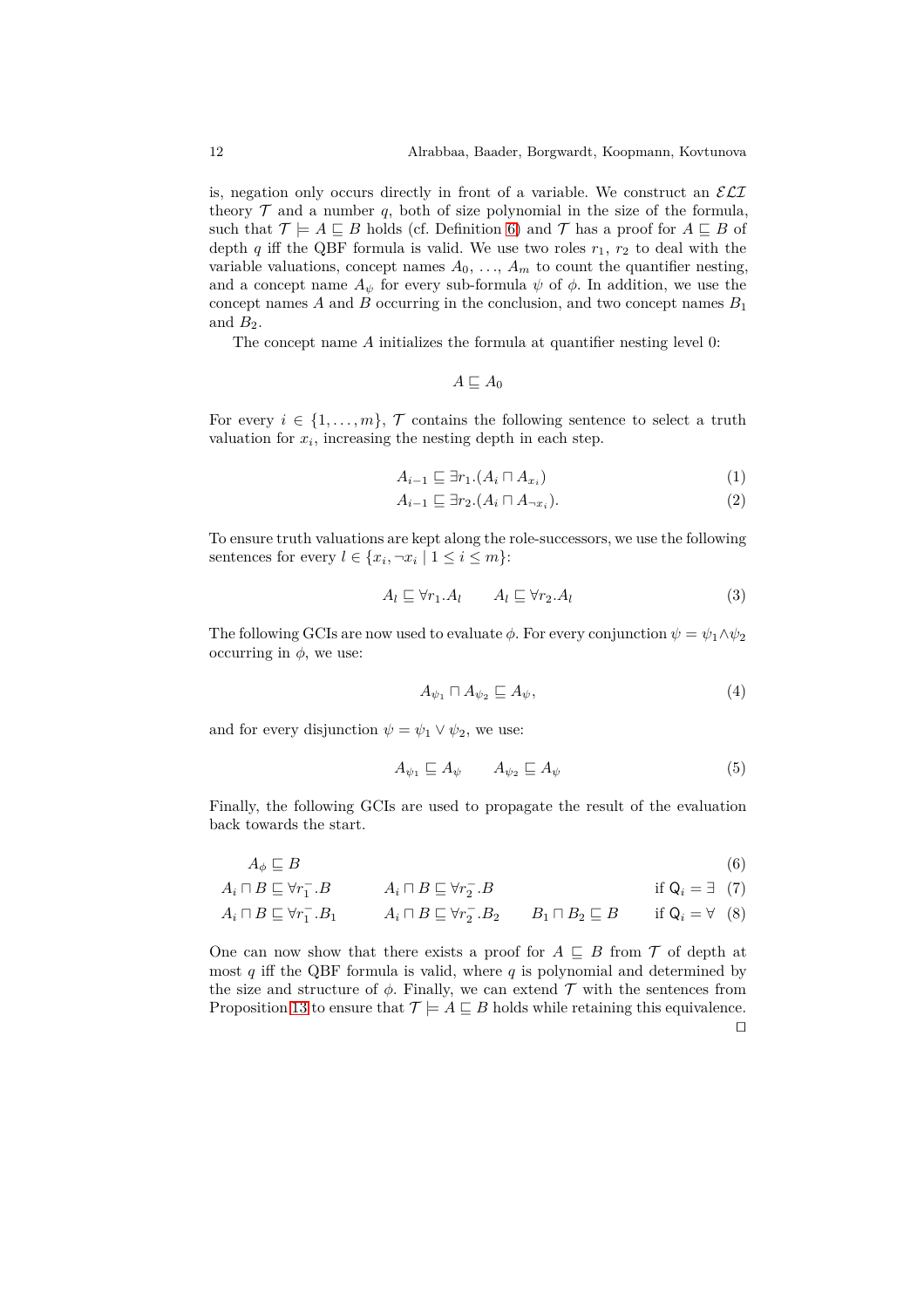

<span id="page-12-1"></span>**Fig. 5.** Illustration of the argument used for Theorem [17.](#page-12-0) On the top, the partially guessed proof tree for two consecutive steps of the algorithm is shown, where the dark nodes are what is currently kept in memory. On the bottom, we see how the corresponding tuples are organized into a tree satisfying Conditions **[S1](#page-13-1)**–**[S6](#page-13-2)**.

#### **4.3 The Tree Size Measure**

The tree size measure was discussed already in [\[2\]](#page-15-2), where tight bounds were provided for polynomial derivers and exponential derivers with unary encoding. For the case of exponential derivers with binary encoding, only an ExpTime upper bound was provided, and the precise complexity left open. We improve this result by showing that  $OP_{\text{binary}}(\mathcal{D}, \mathfrak{m}_{\text{tree}})$  can indeed be decided in PSPACE.

<span id="page-12-0"></span>**Theorem 17.** For any exponential deriver  $\mathfrak{D}$ ,  $OP_{\text{binary}}(\mathfrak{D}, \mathfrak{m}_{\text{tree}})$  *is in* PSpace.

*Proof (sketch).* We describe a non-deterministic procedure for  $OP_{\text{binary}}(\mathfrak{D}, \mathfrak{m}_{\text{tree}})$ , in polynomial space. Let  $\mathcal T$  be a theory,  $\eta$  the goal sentence, and  $q$  a rational number in binary encoding. By Lemma [7,](#page-6-0) it suffices to find a proof  $P$  for  $T \models \eta$ in  $\mathfrak{D}(\mathcal{T}, \eta)$  with  $\mathfrak{m}_{\text{tree}}(\mathcal{P}) \leq q$ . The procedure guesses such a proof starting from the conclusion, while keeping in memory a set *S* of tuples  $(\eta', q')$ , where  $\eta'$  is a sentence and  $q' \leq q$  a rational number. Intuitively, such a tuple states: "We still need to guess a proof for  $\eta'$  of tree size at most  $q'$ ."

- 1. Initialize  $S := \{(\eta, q)\}.$
- 2. While  $S \neq \emptyset$ ,
	- (a) select from *S* a tuple  $(\eta', q')$  such that for all tuples  $(\eta'', q'') \in S$  it holds that  $q'' \geq q'$ ;
	- (b) guess a hyperedge  $({v_1, \ldots, v_m}, v')$  in  $\mathfrak{D}(\mathcal{T}, \eta)$  (using the oracle access described in Section [2.2\)](#page-4-2) and *m* numbers  $q_1, \ldots, q_m$ , such that  $\ell(v') = \eta'$ and  $q_1 + ... + q_m + 1 \leq q'$ ; and
	- (c) replace  $(\eta', q')$  in *S* by the tuples  $(\ell(v_1), q_1), \ldots, (\ell(v_m), q_m)$ .

There is a proof for  $\mathcal{T} \models \eta$  of tree size at most q iff every step in the algorithm is successful. To show that it only requires polynomial space, we show that during the computation, the number of elements in *S* is always polynomially bounded. For this, we show that the elements in *S* can always be organized into a tree with the following properties: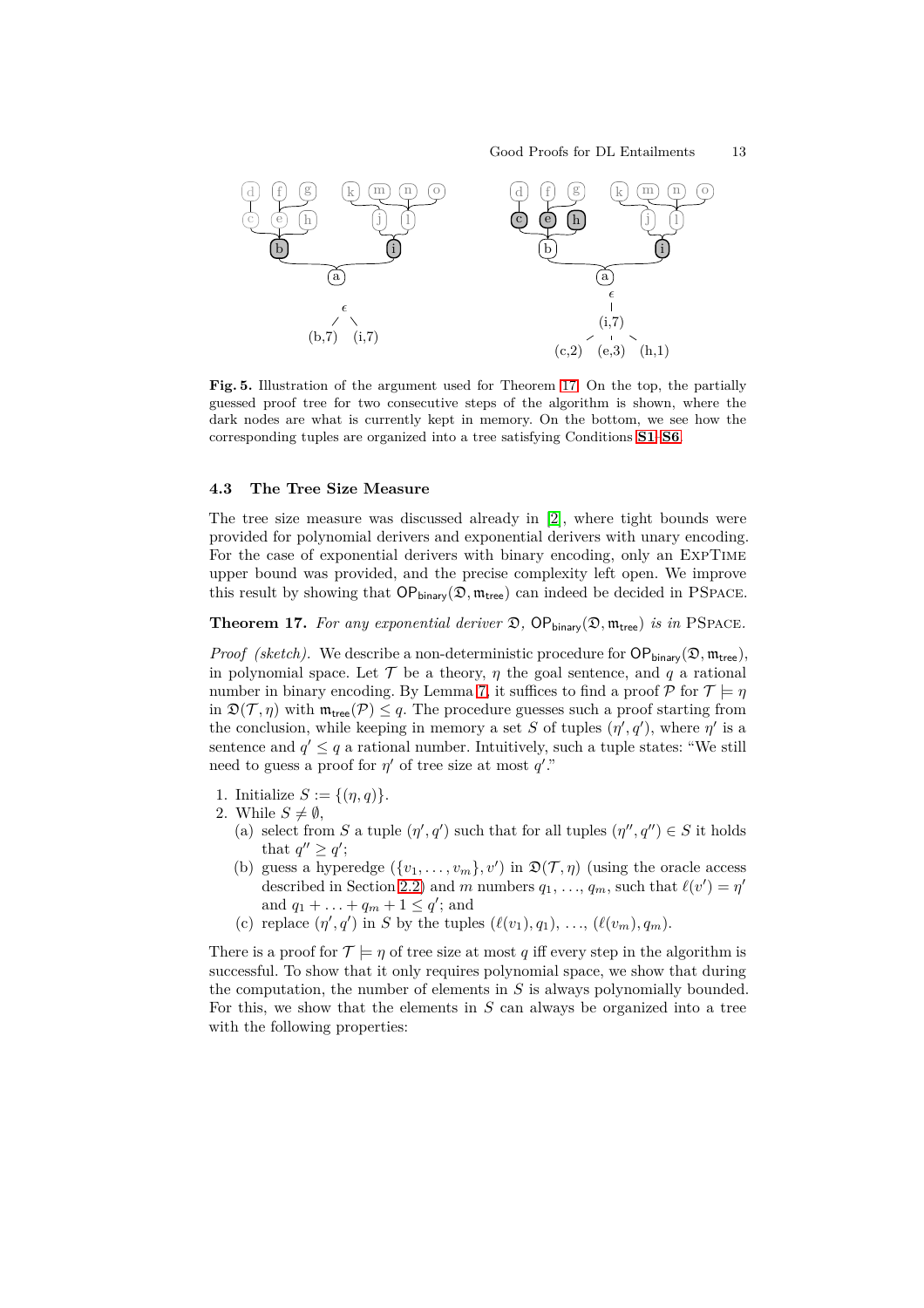- <span id="page-13-6"></span><span id="page-13-1"></span>**S1** the root is labeled with  $\epsilon$ ,
- <span id="page-13-3"></span>**S2** every other node is labeled with a distinct element from *S*,
- <span id="page-13-4"></span>**S3** every node that is not the root or a leaf has at least 2 children,
- **S4** every node has at most *p* children, where *p* is the maximal number of premises in any inference in  $\mathfrak{D}(\mathcal{T}, \eta)$ , which we assumed to be polynomial in the input,
- <span id="page-13-5"></span>**S5** every node  $(\eta', q')$  has at most 1 child  $(\eta'', q'')$  that is not a leaf and for this child it holds that  $q'' < \frac{q'}{2}$  $\frac{1}{2}$ ,
- <span id="page-13-2"></span>**S6** for every node labeled  $(\eta^{\bar{r}}, q^{\prime})$  with children labeled  $(\eta_1, q_1), \ldots, (\eta_m, q_m)$ , we have  $q_1 + ... + q_m < q'$ .

We prove this by induction on the steps of the algorithm, where in each step, we either replace one tuple in the tree, or put the new tuples under the leaf with the currently smallest value (see Fig[.5\)](#page-12-1). By **[S3](#page-13-3)** and because every number in *S* is bounded by  $q$ , we can show that the tree has depth at most  $\log_2 q$ , which with  $S4$ and **[S5](#page-13-5)** implies that it has at most  $p \cdot \log_2 q$  nodes. **[S2](#page-13-6)** then implies that that  $|S| \leq p \cdot \log_2 q$  is always satisfied, and thus that *S* is polynomially bounded. □

A corresponding lower bound can be found for the exponential deriver Eli by a reduction of the word problem for deterministic Turing machines with polynomial space bound.

# <span id="page-13-0"></span>Theorem 18. For the exponential deriver ELI,  $OP_{\text{binary}}(ELI, \mathfrak{m}_{\text{tree}})$  is PSPACE*hard.*

*Proof (sketch).* Let  $T = (Q, \Gamma, \cancel{b}, \Sigma, \delta, q_0, F)$  be a deterministic Turing machine, where  $Q$  is the set of states,  $\Gamma$  the tape alphabet,  $\cancel{p} \in \Gamma$  the blank symbol, *Σ*  $\subseteq$  *Γ* the input alphabet,  $\delta$  :  $Q \times \Gamma \nrightarrow Q \times \Gamma \times \{-1, 0, +1\}$  the partial transition function,  $q_0$  the initial state, and  $F \subseteq Q$  the accepting states. We assume that *T* is polynomially space bounded, that is, there is a polynomial *p* such that on input words  $w \in \Sigma^*$ , *T* only accesses the first  $p(|w|)$  cells of the tape. For a word *w*, we denote by  $w[i]$  its *i*th letter. For some fixed word *w*, we construct a theory  $\mathcal T$  using the following names, where  $k = p(|w|)$ :

- **–** Start marks the inital and Accept an accepting configuration;
- **–** to denote that we are in state *q* ∈ *Q*, we use a concept name *Sq*;
- $−$  for every  $a \in \Gamma$  and  $i \in \{0, \ldots, k\}$ , we use a concept name  $A_i^a$  denoting that the letter *a* is on tape position *i*;
- $−$  for every  $i \in \{0, \ldots, k\}$ , we use the concept name  $P_i^+$  to denote that the head is currently on position *i*, and  $P_i^-$  to denote that it is not;
- **–** the role *r* is used to express the transitions between the configurations.

For convenience, we present the theory not in the required normal form, but aggregate conjunctions on the right. The following sentence describes the initial configuration.

<span id="page-13-7"></span>Start 
$$
\subseteq S_{q_0} \sqcap \prod_{i=0}^{|w|-1} A_i^{w[i]} \sqcap \prod_{i=|w|}^k A_i^{\not p} \sqcap P_0^+ \sqcap \prod_{i=1}^k P_i^-
$$
 (9)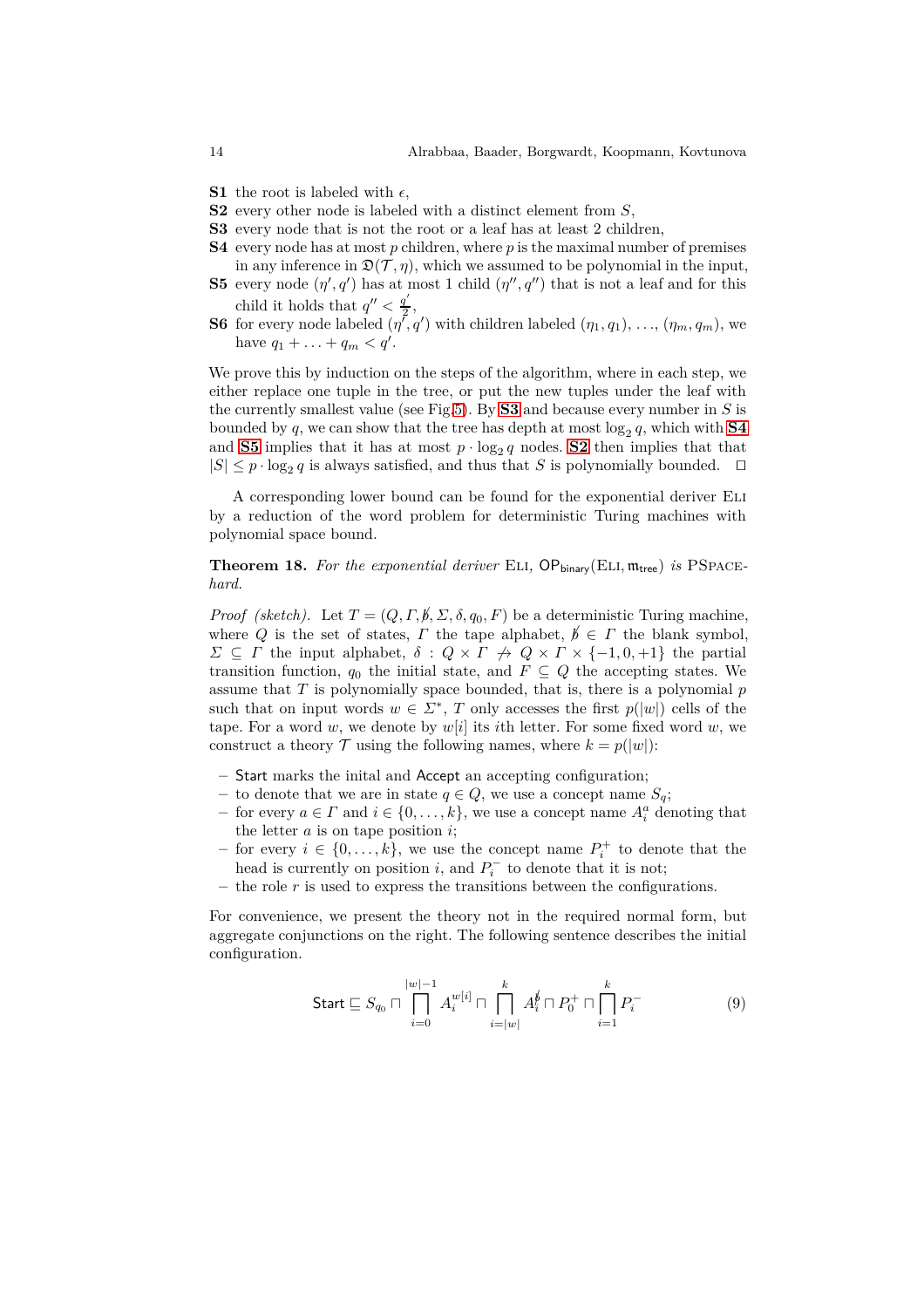The transition from one configuration to the next is encoded with the following sentences for every  $i \in \{0, \ldots, k\}$  and every  $(q, a) \in Q \times \Gamma$  with  $\delta(q, a) = (q', b, d)$ :

$$
S_q \sqcap A_i^a \sqcap P_i^+ \sqsubseteq \exists r. S_{q'} \sqcap \forall r. A_i^b \sqcap \forall r. P_{i+d}^+ \sqcap \prod_{j \in \{0, ..., k\} \setminus \{i+d\}} \forall r. P_j^- \tag{10}
$$

$$
A_i^a \sqcap P_i^- \sqsubseteq \forall r. A_i^a \tag{11}
$$

Finally, we use the following sentences to detect accepting configurations and propagate the information of acceptance back to the initial configuration

<span id="page-14-3"></span><span id="page-14-2"></span><span id="page-14-1"></span><span id="page-14-0"></span>
$$
S_f \sqsubseteq \text{Accept for all } f \in F,
$$
\n<sup>(12)</sup>

Accept 
$$
\sqsubseteq \forall r^-
$$
.Accept (13)

One can find a number *q* exponential in *k* and the size of *T* s.t. that there is a proof for  $\mathcal{T}$   $\models$  Start  $\mathcal{F}$  Accept with tree size at most *q* iff *T* accepts *w*. Using Proposition [13,](#page-9-2) we can extend  $\mathcal T$  to a theory  $\mathcal T'$  s.t.  $\mathcal T' \models$  Start  $\sqsubseteq$  Accept, while a proof of tree size q exists iff *T* accepts *w* (observe that  $m_{tree}(\mathcal{P}) \geq m_{depth}(\mathcal{P})$ ) holds for all proofs  $P$ ). □

## **5 Conclusion**

We have investigated the complexity of finding optimal proofs w.r.t. quality measures that satisfy the property of being *monotone recursive*. Two important examples of this class of measures, *depth* and *tree size*, have been considered in detail in combination with exponential and polynomial derivers. The obtained results are promising: given a deriver, the search for an optimal proof for an entailment can be easier than producing all of the proofs by this deriver. The algorithms used to show the upper bounds can serve as building blocks for finding an optimal proof w.r.t. to a monotone recursive measure automatically.

We conjecture that weighted versions of *tree size* and *depth*, where sentences or inference steps can have associated rational weights, are also monotone recursive, and the generic upper bounds established in this paper can be straightforwardly applied to them. However, a more thorough study is required here, since the complexity of the decision problem depends on the exact way in which the weights are employed. This step towards weighted measures is motivated by user studies [1,15,24], demonstrating that different types of sentences and logical inferences can be more or less difficult to understand.

*Acknowledgements* This work was supported by the DFG in grant 389792660 as part of TRR 248 (<https://perspicuous-computing.science>), and QuantLA, GRK 1763 (<https://lat.inf.tu-dresden.de/quantla>).

## **References**

1. Alharbi, E., Howse, J., Stapleton, G., Hamie, A., Touloumis, A.: The efficacy of OWL and DL on user understanding of axioms and their entailments. In: d'Amato,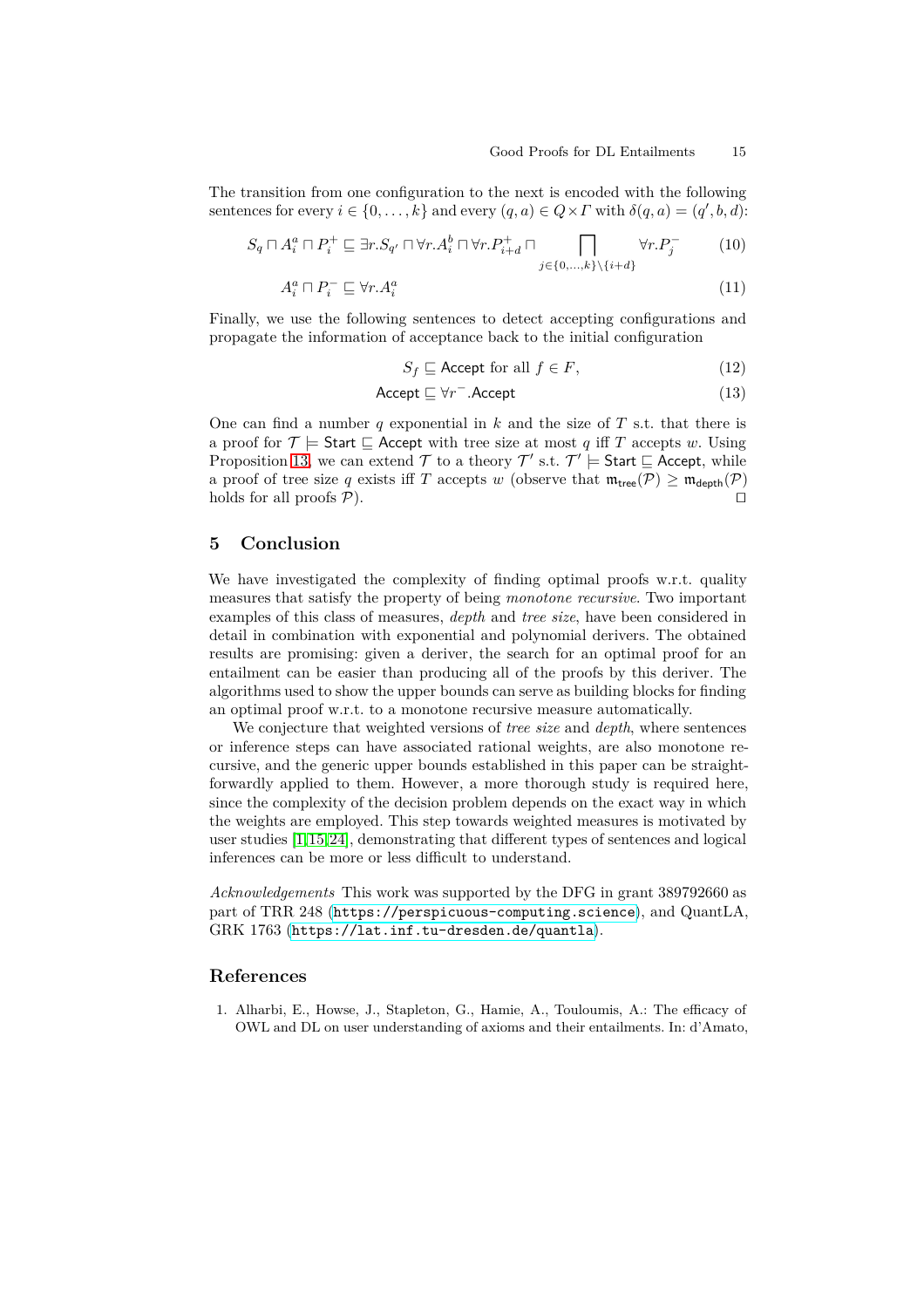C., Fernández, M., Tamma, V.A.M., Lécué, F., Cudré-Mauroux, P., Sequeda, J.F., Lange, C., Heflin, J. (eds.) ISWC 2017 - 16th International Semantic Web Conference, Proceedings. Lecture Notes in Computer Science, vol. 10587, pp. 20–36. Springer (2017). [https://doi.org/10.1007/978-3-319-68288-4\\_2](https://doi.org/10.1007/978-3-319-68288-4_2)

- <span id="page-15-2"></span>2. Alrabbaa, C., Baader, F., Borgwardt, S., Koopmann, P., Kovtunova, A.: Finding small proofs for description logic entailments: Theory and practice. In: Albert, E., Kovacs, L. (eds.) LPAR-23: 23rd International Conference on Logic for Programming, Artificial Intelligence and Reasoning. EPiC Series in Computing, vol. 73, pp. 32–67. EasyChair (2020). <https://doi.org/10.29007/nhpp>
- 3. Alrabbaa, C., Baader, F., Borgwardt, S., Koopmann, P., Kovtunova, A.: On the complexity of finding good proofs for description logic entailments. In: Borgwardt, S., Meyer, T. (eds.) Proceedings of the 33rd International Workshop on Description Logics (DL 2020). CEUR Workshop Proceedings, vol. 2663. CEUR-WS.org (2020), <http://ceur-ws.org/Vol-2663/paper-1.pdf>
- <span id="page-15-6"></span>4. Alrabbaa, C., Baader, F., Borgwardt, S., Koopmann, P., Kovtunova, A.: Finding good proofs for description logic entailments using recursive quality measures. In: Platzer, A., Sutcliffe, G. (eds.) Proceedings of the 28th International Conference on Automated Deduction (CADE'21) (2021)
- <span id="page-15-4"></span>5. Alrabbaa, C., Baader, F., Dachselt, R., Flemisch, T., Koopmann, P.: Visualising proofs and the modular structure of ontologies to support ontology repair. In: DL 2020: International Workshop on Description Logics. CEUR Workshop Proceedings, vol. 2663. CEUR-WS.org (2020), [http://ceur-ws.org/Vol-2663/paper-2.](http://ceur-ws.org/Vol-2663/paper-2.pdf) [pdf](http://ceur-ws.org/Vol-2663/paper-2.pdf)
- <span id="page-15-0"></span>6. Arrieta, A.B., Diaz-Rodriguez, N., Ser, J.D., Bennetot, A., Tabik, S., Barbado, A., Garcia, S., Gil-Lopez, S., Molina, D., Benjamins, R., Chatila, R., Herrera, F.: Explainable Artificial Intelligence (XAI): Concepts, taxonomies, opportunities and challenges toward responsible AI. Information Fusion **58**, 82–115 (2020). [https://](https://doi.org/10.1016/j.inffus.2019.12.012) [doi.org/10.1016/j.inffus.2019.12.012](https://doi.org/10.1016/j.inffus.2019.12.012)
- <span id="page-15-5"></span>7. Baader, F., Brandt, S., Lutz, C.: Pushing the  $\mathcal{EL}$  envelope. In: Kaelbling, L.P., Saffiotti, A. (eds.) Proc. of the 19th Int. Joint Conf. on Artificial Intelligence (IJCAI'05). pp. 364–369. Professional Book Center (2005), [http://ijcai.org/](http://ijcai.org/Proceedings/09/Papers/053.pdf) [Proceedings/09/Papers/053.pdf](http://ijcai.org/Proceedings/09/Papers/053.pdf)
- <span id="page-15-7"></span>8. Baader, F., Brandt, S., Lutz, C.: Pushing the  $\mathcal{EL}$  envelope further. In: Clark, K., Patel-Schneider, P.F. (eds.) Proc. of the 4th Workshop on OWL: Experiences and Directions. pp. 1–10 (2008), [http://webont.org/owled/2008dc/papers/](http://webont.org/owled/2008dc/papers/owled2008dc_paper_3.pdf) [owled2008dc\\_paper\\_3.pdf](http://webont.org/owled/2008dc/papers/owled2008dc_paper_3.pdf)
- <span id="page-15-1"></span>9. Baader, F., Horrocks, I., Lutz, C., Sattler, U.: An Introduction to Description Logic. Cambridge University Press (2017). <https://doi.org/10.1017/9781139025355>
- <span id="page-15-3"></span>10. Baader, F., Suntisrivaraporn, B.: Debugging SNOMED CT using axiom pinpointing in the description logic  $\mathcal{EL}^+$ . In: Proc. of the 3rd Conference on Knowledge Representation in Medicine (KR-MED'08): Representing and Sharing Knowledge Using SNOMED. CEUR-WS, vol. 410 (2008), [http://ceur-ws.org/Vol-410/](http://ceur-ws.org/Vol-410/Paper01.pdf) [Paper01.pdf](http://ceur-ws.org/Vol-410/Paper01.pdf)
- 11. Borgida, A., Franconi, E., Horrocks, I.: Explaining ALC subsumption. In: ECAI 2000, Proceedings of the 14th European Conference on Artificial Intelligence, Berlin, Germany, August 20-25, 2000. pp. 209–213 (2000), [http://www.](http://www.frontiersinai.com/ecai/ecai2000/pdf/p0209.pdf) [frontiersinai.com/ecai/ecai2000/pdf/p0209.pdf](http://www.frontiersinai.com/ecai/ecai2000/pdf/p0209.pdf)
- 12. Fiedler, A.: Natural language proof explanation. In: Mechanizing Mathematical Reasoning, Essays in Honor of Jörg H. Siekmann on the Occasion of His 60th Birthday. pp. 342–363 (2005). [https://doi.org/10.1007/978-3-540-32254-2\\_20](https://doi.org/10.1007/978-3-540-32254-2_20)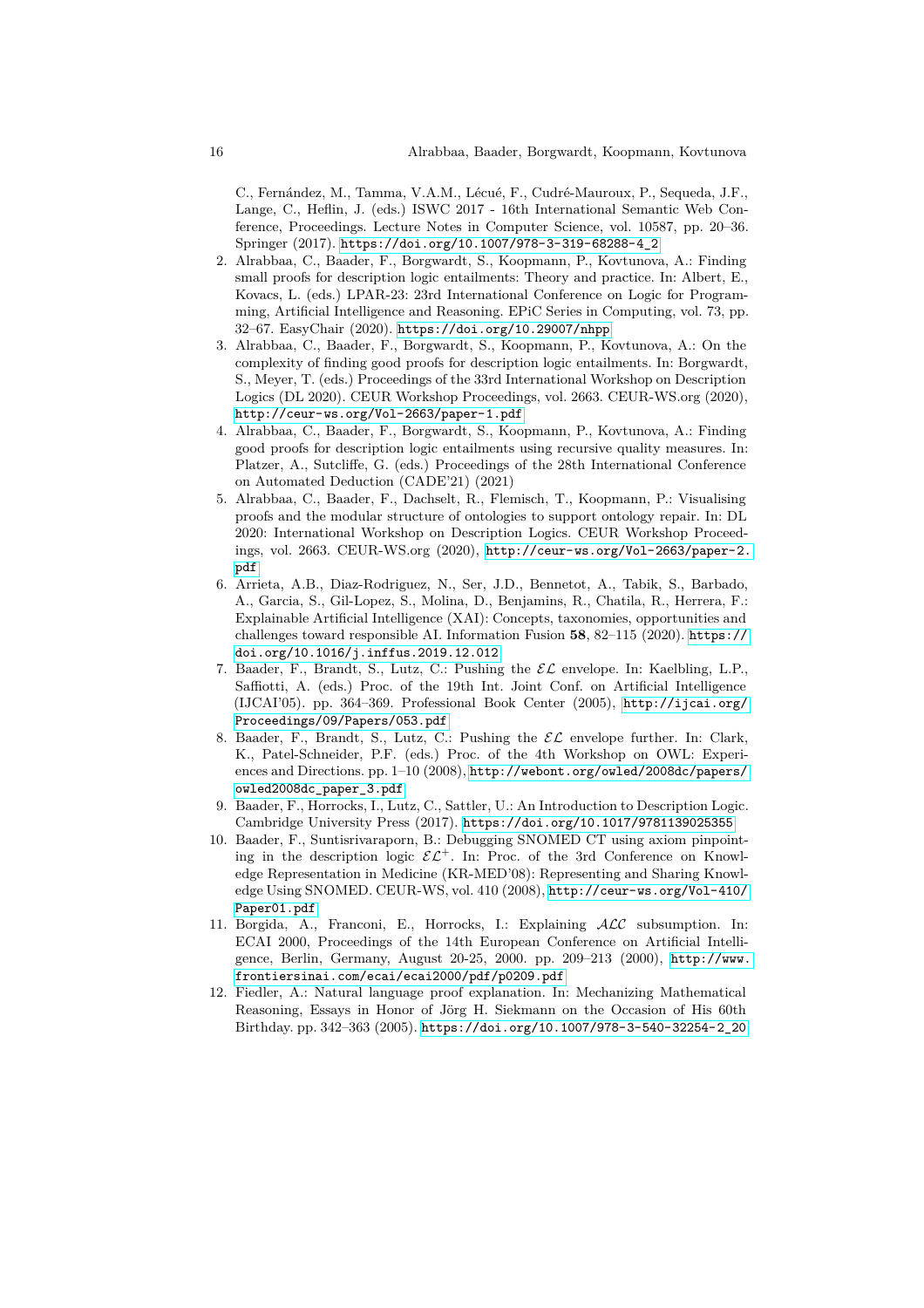- 13. Gallo, G., Longo, G., Pallottino, S.: Directed hypergraphs and applications. Discrete Applied Mathematics **42**(2), 177–201 (1993). [https://doi.org/10.1016/](https://doi.org/10.1016/0166-218X(93)90045-P) [0166-218X\(93\)90045-P](https://doi.org/10.1016/0166-218X(93)90045-P)
- <span id="page-16-1"></span>14. Horridge, M.: Justification Based Explanation in Ontologies. Ph.D. thesis, University of Manchester, UK (2011), [https://www.research.manchester.ac.uk/](https://www.research.manchester.ac.uk/portal/files/54511395/FULL_TEXT.PDF) [portal/files/54511395/FULL\\_TEXT.PDF](https://www.research.manchester.ac.uk/portal/files/54511395/FULL_TEXT.PDF)
- 15. Horridge, M., Bail, S., Parsia, B., Sattler, U.: Toward cognitive support for OWL justifications. Knowl. Based Syst. **53**, 66–79 (2013). [https://doi.org/10.1016/j.](https://doi.org/10.1016/j.knosys.2013.08.021) [knosys.2013.08.021](https://doi.org/10.1016/j.knosys.2013.08.021), <https://doi.org/10.1016/j.knosys.2013.08.021>
- 16. Horridge, M., Parsia, B., Sattler, U.: Justification oriented proofs in OWL. In: The Semantic Web - ISWC 2010 - 9th International Semantic Web Conference, ISWC 2010, Shanghai, China, November 7-11, 2010, Revised Selected Papers, Part I. pp. 354–369 (2010). [https://doi.org/10.1007/978-3-642-17746-0\\_23](https://doi.org/10.1007/978-3-642-17746-0_23)
- 17. Huang, X.: Reconstruction proofs at the assertion level. In: Proceedings of the 12th International Conference on Automated Deduction. p. 738–752. CADE-12, Springer-Verlag (1994). [https://doi.org/10.1007/3-540-58156-1\\_53](https://doi.org/10.1007/3-540-58156-1_53)
- 18. Kazakov, Y.: Consequence-driven reasoning for horn SHIQ ontologies. In: Boutilier, C. (ed.) IJCAI 2009, Proceedings of the 21st International Joint Conference on Artificial Intelligence, Pasadena, California, USA, July 11-17, 2009. pp. 2040–2045 (2009), <http://ijcai.org/Proceedings/09/Papers/336.pdf>
- <span id="page-16-2"></span>19. Kazakov, Y., Klinov, P.: Goal-directed tracing of inferences in  $\mathcal{EL}$  ontologies. In: Mika, P., Tudorache, T., Bernstein, A., Welty, C., Knoblock, C.A., Vrandecic, D., Groth, P.T., Noy, N.F., Janowicz, K., Goble, C.A. (eds.) Proc. of the 13th International Semantic Web Conference (ISWC 2014). Lecture Notes in Computer Science, vol. 8797, pp. 196–211. Springer (2014). [https://doi.org/10.1007/978-](https://doi.org/10.1007/978-3-319-11915-1_13) [3-319-11915-1\\_13](https://doi.org/10.1007/978-3-319-11915-1_13)
- <span id="page-16-3"></span>20. Kazakov, Y., Klinov, P., Stupnikov, A.: Towards reusable explanation services in Protege. In: Artale, A., Glimm, B., Kontchakov, R. (eds.) Proc. of the 30th Int. Workshop on Description Logics (DL'17). CEUR Workshop Proceedings, vol. 1879 (2017), <http://www.ceur-ws.org/Vol-1879/paper31.pdf>
- 21. Kazakov, Y., Krötzsch, M., Simancik, F.: The incredible ELK from polynomial procedures to efficient reasoning with  $\mathcal{EL}$  ontologies. J. Autom. Reasoning 53(1), 1–61 (2014). <https://doi.org/10.1007/s10817-013-9296-3>
- 22. Lingenfelder, C.: Structuring computer generated proofs. In: Proceedings of the 11th International Joint Conference on Artificial Intelligence. Detroit, MI, USA, August 1989. pp. 378–383 (1989), [http://ijcai.org/Proceedings/89-1/Papers/](http://ijcai.org/Proceedings/89-1/Papers/060.pdf) [060.pdf](http://ijcai.org/Proceedings/89-1/Papers/060.pdf)
- <span id="page-16-0"></span>23. McGuinness, D.L.: Explaining Reasoning in Description Logics. Ph.D. thesis, Rutgers University, NJ, USA (1996). <https://doi.org/10.7282/t3-q0c6-5305>
- 24. Nguyen, T.A.T., Power, R., Piwek, P., Williams, S.: Measuring the understandability of deduction rules for OWL. In: Proceedings of the First International Workshop on Debugging Ontologies and Ontology Mappings, WoDOOM 2012, Galway, Ireland, October 8, 2012. pp. 1–12 (2012), [http://www.ida.liu.se/~patla/](http://www.ida.liu.se/~patla/conferences/WoDOOM12/papers/paper4.pdf) [conferences/WoDOOM12/papers/paper4.pdf](http://www.ida.liu.se/~patla/conferences/WoDOOM12/papers/paper4.pdf)
- 25. Nguyen, T.A.T., Power, R., Piwek, P., Williams, S.: Predicting the understandability of OWL inferences. In: The Semantic Web: Semantics and Big Data, 10th International Conference, ESWC 2013, Montpellier, France, May 26-30, 2013. Proceedings. pp. 109–123 (2013). [https://doi.org/10.1007/978-3-642-38288-8\\_8](https://doi.org/10.1007/978-3-642-38288-8_8)
- 26. Nielsen, L.R., Andersen, K.A., Pretolani, D.: Finding the *K* shortest hyperpaths. Computers & OR **32**, 1477–1497 (2005). [https://doi.org/10.1016/j.cor.2003.](https://doi.org/10.1016/j.cor.2003.11.014) [11.014](https://doi.org/10.1016/j.cor.2003.11.014)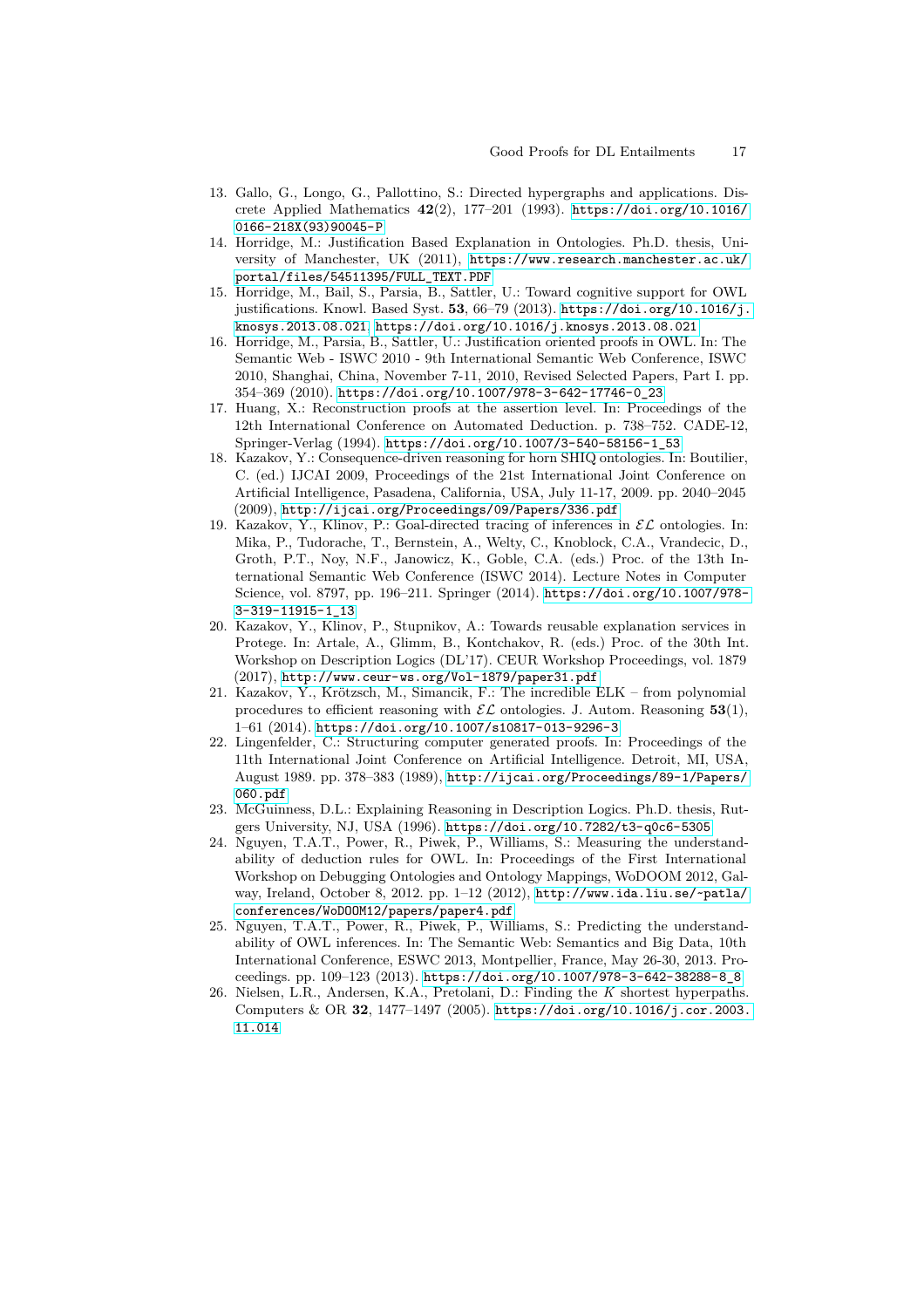- 27. Schiller, M.R.G., Glimm, B.: Towards explicative inference for OWL. In: Informal Proceedings of the 26th International Workshop on Description Logics, Ulm, Germany, July 23 - 26, 2013. pp. 930–941 (2013), [http://ceur-ws.org/Vol-1014/](http://ceur-ws.org/Vol-1014/paper_36.pdf) [paper\\_36.pdf](http://ceur-ws.org/Vol-1014/paper_36.pdf)
- 28. Schiller, M.R.G., Schiller, F., Glimm, B.: Testing the adequacy of automated explanations of EL subsumptions. In: Proceedings of the 30th International Workshop on Description Logics, Montpellier, France, July 18-21, 2017. (2017), [http://ceur](http://ceur-ws.org/Vol-1879/paper43.pdf)[ws.org/Vol-1879/paper43.pdf](http://ceur-ws.org/Vol-1879/paper43.pdf)
- <span id="page-17-0"></span>29. Schlobach, S., Cornet, R.: Non-standard reasoning services for the debugging of description logic terminologies. In: Gottlob, G., Walsh, T. (eds.) Proc. of the 18th Int. Joint Conf. on Artificial Intelligence (IJCAI 2003). pp. 355–362. Morgan Kaufmann, Acapulco, Mexico (2003), [http://ijcai.org/Proceedings/03/Papers/053.](http://ijcai.org/Proceedings/03/Papers/053.pdf) [pdf](http://ijcai.org/Proceedings/03/Papers/053.pdf)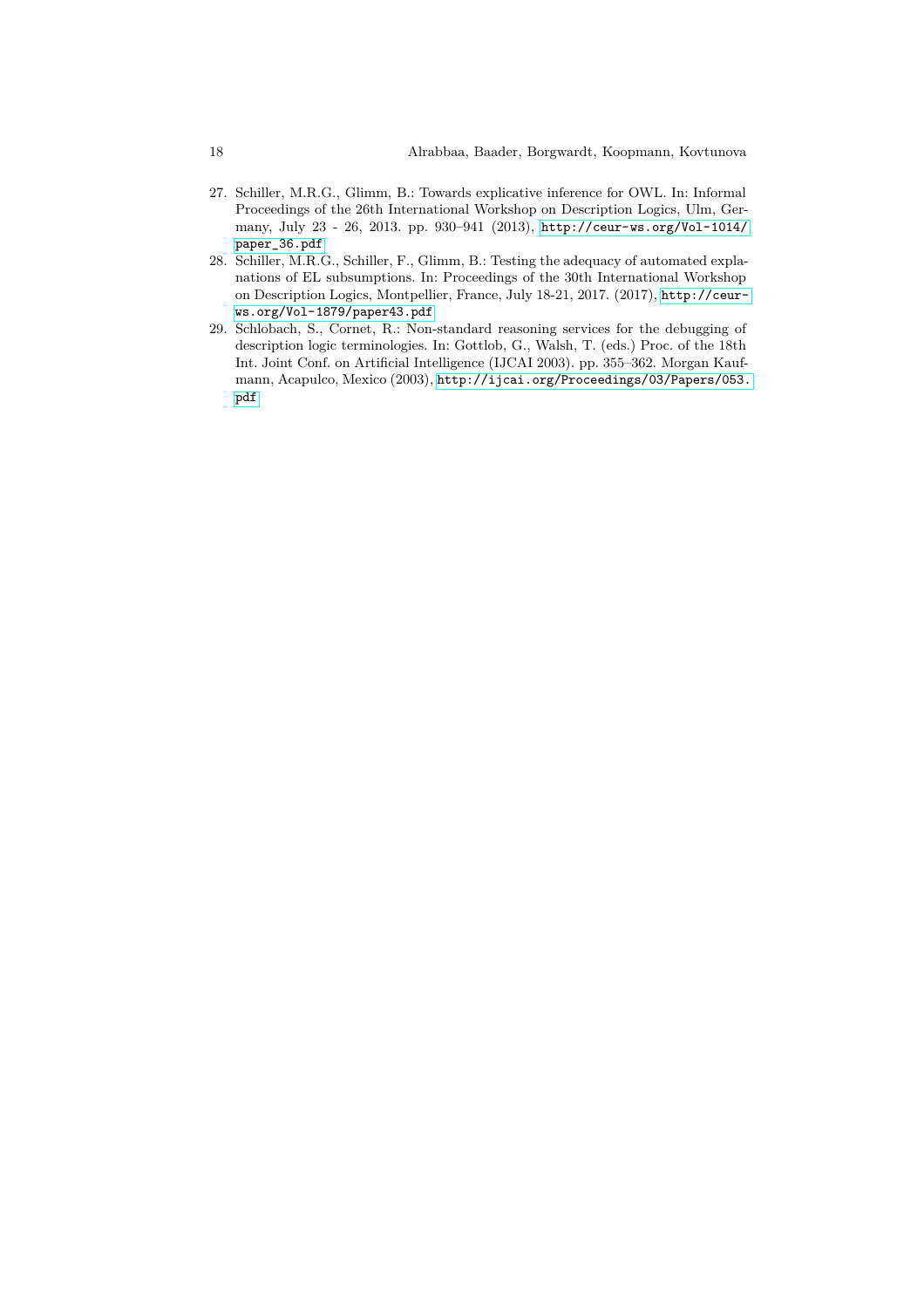## **A Appendix**

#### **A.1 Hypergraphs**

**Definition 19 (Hypergraph).** *A* (finite, directed, labeled) hypergraph *[26] is*  $\alpha$  triple  $H = (V, E, \ell)$ , where

- **–** *V is a finite set of* vertices*,*
- $− E$  *is a set of* hyperedges  $(S, d)$  *with* source vertices  $S ⊂ V$  *and* target vertex  $d \in V$ *, and*
- $\ell : V \to \mathcal{S}_{\ell}$  *is a* labeling function *that assigns sentences to vertices.*

We extend the function  $\ell$  to hyperedges as follows:  $\ell(S, d) := (\{\ell(s) \mid s \in S\}, \ell(d)).$ The *size* of  $H$ , denoted  $|H|$ , is measured by the size of the labels of its hyperedges:

$$
|H| := \sum_{(S,d) \in E} |(S,d)|, \text{ where } |(S,d)| := |\ell(d)| + \sum_{v \in S} |\ell(v)|.
$$

A vertex  $v \in V$  is called a *leaf* if it has no incoming hyperedges, i.e. there is no  $(S, v) \in E$ ; and *v* is a *sink* if it has no outgoing hyperedges, i.e. there is no  $(S, d) \in E$  such that  $v \in S$ . We denote the set of all leaves and the set of all sinks in *H* as  $leaf(H)$  and  $sink(H)$ , respectively.

A hypergraph  $H' = (V', E', \ell')$  is called a *subgraph* of  $H = (V, E, \ell)$  if  $V' \subseteq V$ ,  $E' \subseteq E$  and  $\ell' = \ell|_{V'}$ . In this case, we also say that *H contains H'* and write  $H' \subseteq H$ . Given two hypergraphs  $H_1 = (V_1, E_1, \ell_1)$  and  $H_2 = (V_2, E_2, \ell_2)$  s.t.  $\ell_1(v) = \ell_2(v)$  for every  $v \in V_1 \cap V_2$ , the *union* of the two hypergraphs is defined as  $H_1 \cup H_2 := (V_1 \cup V_2, E_1 \cup E_2, \ell_1 \cup \ell_2).$ 

**Definition 20 (Cycle, Tree).** *Given a hypergraph*  $H = (V, E, \ell)$  *and*  $s, t \in V$ . *a* path  $P$  *of length*  $q \geq 0$  *in*  $H$  *from s to t is a sequence of vertices and hyperedges* 

$$
P = (d_0, (S_1, d_1), d_1, (S_2, d_2), \dots, d_{q-1}, (S_q, d_q), d_q),
$$

*where*  $d_0 = s$ *,*  $d_q = t$ *, and*  $d_{j-1} \in S_j$  *for all j*,  $1 \leq j \leq q$ *. By* |*P*| *we denote the length of a path P. If there is such a path of length*  $q > 0$  *in*  $H$ *, we say that*  $t$ *is* reachable *from s in*  $H$ *. If*  $t = s$ *, then*  $P$  *is called a* cycle*. The hypergraph*  $H$ *is* acyclic *if it does not contain a cycle. The hypergraph H is* connected *if every vertex is connected to every other vertex by a series of paths and reverse paths.*

*A hypergraph*  $H = (V, E, \ell)$  *is called a tree with root*  $t \in V$  *if t is reachable from every vertex*  $v \in V \setminus \{t\}$  *by exactly one path. In particular, the root is the only sink in a tree, and all trees are acyclic and connected.*

<span id="page-18-0"></span>**Definition 21 (Homomorphism).** Let  $H = (V, E, \ell), H' = (V', E', \ell')$  be two *hypergraphs.* A homomorphism *from*  $H$  *to*  $H'$ , *denoted*  $h: H \to H'$ , *is a mapping h*: *V* → *V*<sup> $'$ </sup> *s.t. for all*  $(S, d) \in E$ *, one has*  $h(S, d) := (\{h(v) | v \in S\}, h(d)) \in E'$ *and, for all*  $v \in V$ *, it holds that*  $\ell'(h(v)) = \ell(v)$ *. Such an h is an* isomorphism *if it is a bijection, and its inverse,*  $h^-: H' \to H$ *, is also a homomorphism.*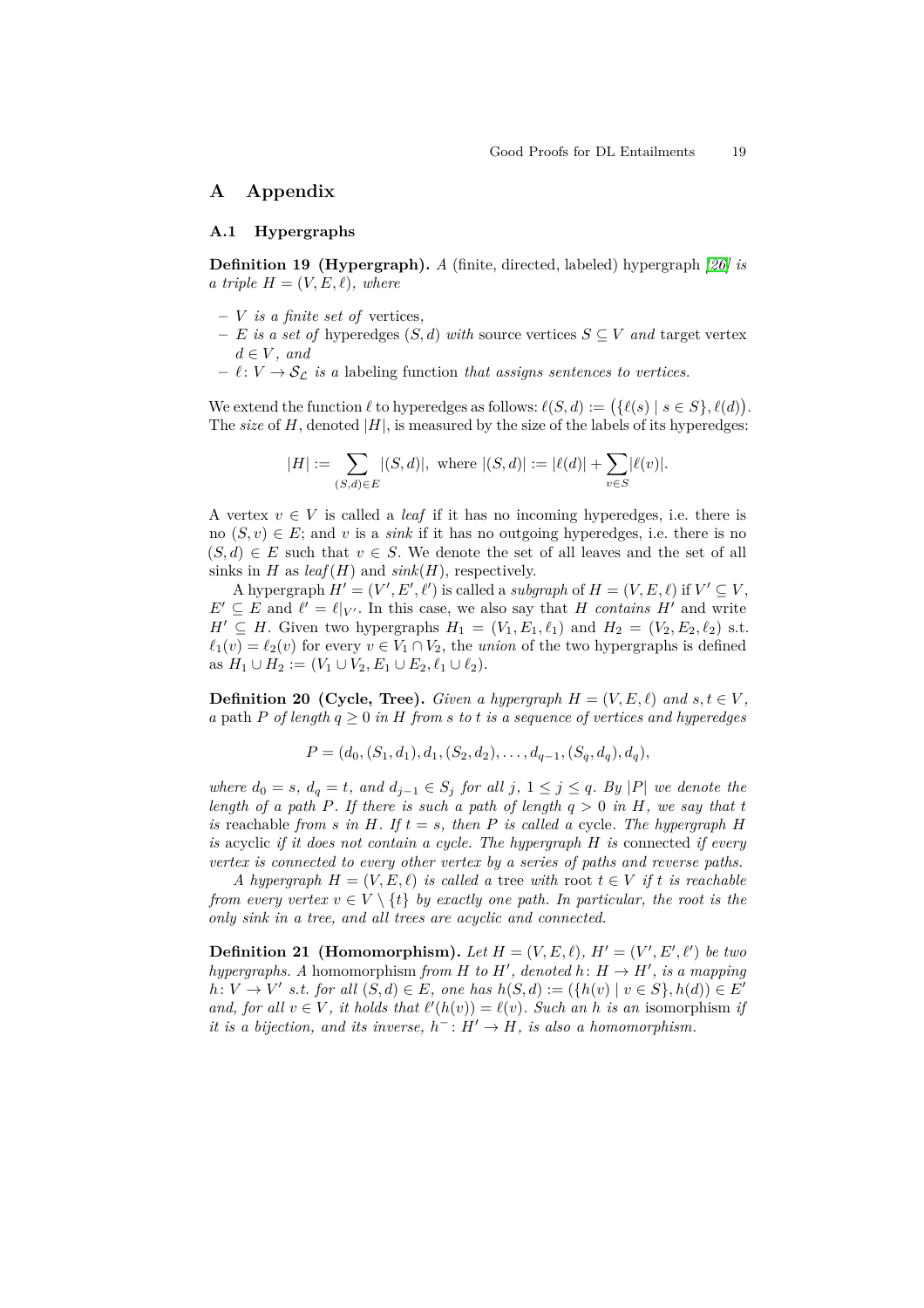**Definition 22 (Hypergraph Unraveling).** *The* unraveling *of an acyclic hypergraph*  $H = (V, E, \ell)$  *at a vertex*  $v \in V$  *is the tree*  $H_T = (V_T, E_T, \ell_T)$ *, where*  $V_T$  *consists of v as well as all paths in H that end in v,*  $E_T$  *contains all hyperedges*  $({P_1, \ldots, P_n}, P)$  *(resp.*  $({P_1, \ldots, P_n}, v)$ *)* where each  $P_i$  *is of the form*  $(d_i, (S, d)) \cdot P$  (resp.  $(d_i, (S, v), v)$ ) such that  $S = \{d_1, ..., d_n\}$ ,  $\ell_T(v) = \ell(v)$  and  $\ell_T(P)$  *is the label of the starting vertex of*  $P$  *in*  $H$ *.* 

*Moreover, the mapping*  $h_T: V_T \rightarrow V$  *that maps each path to its starting vertex and v to itself is a homomorphism from*  $H$  *to*  $H_T$ .

The tree in Figure [3](#page-3-2) represents the unraveling of the hypergraph from Figure [2.](#page-3-1)

#### **A.2 Additional Proofs**

**Lemma 3.** Let  $P = (V, E, \ell)$  be a proof for  $T \models \eta$ . Then

*1. all paths in* P *are finite and all longest paths in* P *have v<sup>η</sup> as the target; and*  $2. \mathcal{T} \models n$ .

*Proof.* The first statement trivially follows from the acyclicity and the only sink  $v_n$  in P. The length of a path in P can be bounded by |*V*|.

The second claim can be shown by an induction on the depth of  $P$ . Namely, for every *k* and every  $w \in V$  s.t. all paths leading to *w* have length at most *k* it holds that  $\mathcal{T} \models \ell(w)$ . The induction base follows from the fact that the leaves are labeled with the sentences from  $\mathcal T$ . For the induction step, for a vertex  $w \in V$ , we consider an hyperedge  $(S, w) \in E$ . Every  $s \in S$  satisfies the induction hypothesis and, thus,  $\mathcal{T} \models \ell(s)$ . By  $\mathcal{P}$  being a derivation structure, it holds  $\{\ell(s)|s \in S\} \models \ell(w)$  and, by transitivity of model-based entailment,  $\mathcal{T} \models \ell(w)$ . ⊓⊔

We now show that Definition [5](#page-6-2) is more general than the similar definition of *Ψ*-measures in [3], and in particular now also covers the measure *depth*.

**Definition 23** ([3]). *A measure*  $\mathfrak{m}$  *is a*  $\Psi$ -measure *if, for every*  $P \in P_{\mathcal{L}}$ ,

- **[P]** m(P) *is computable in polynomial time in the size of* P*,*
- **[SI]** *every subproof of a homomorphic image of* P *weighs no more than* P*, i.e.*  $\mathfrak{m}(\mathcal{P}'') \leq \mathfrak{m}(\mathcal{P})$  *for any homomorphism*  $h \colon \mathcal{P} \to \mathcal{P}'$  *and*  $\mathcal{P}'' \subseteq h(\mathcal{P})$  *such that*  $\mathcal{P}'' \in P_{\mathcal{L}}$ *.*

**Lemma 24.** *For proofs according to Definition [2,](#page-4-0) every* Ψ*-measure (as introduced in [3]) is a* Φ*-measure, but not vice versa.*

*Proof.* Trivially follows since **[HI]** requires that only minimal subproofs of the homomorphic image weighs no more than  $P$ . However, in contrast to [3], in this paper we require every vertex in a proof in Definition [2](#page-4-0) to have at most one incoming edge. Thus, rigorously speaking, measures in this paper may be undefined for some proof hypergraphs from the paper [3].

Moreover, *depth* is a Φ-measure (see Lemma [10\)](#page-7-0) but not a *Ψ*-measure (see Lemma 8 in [3]). □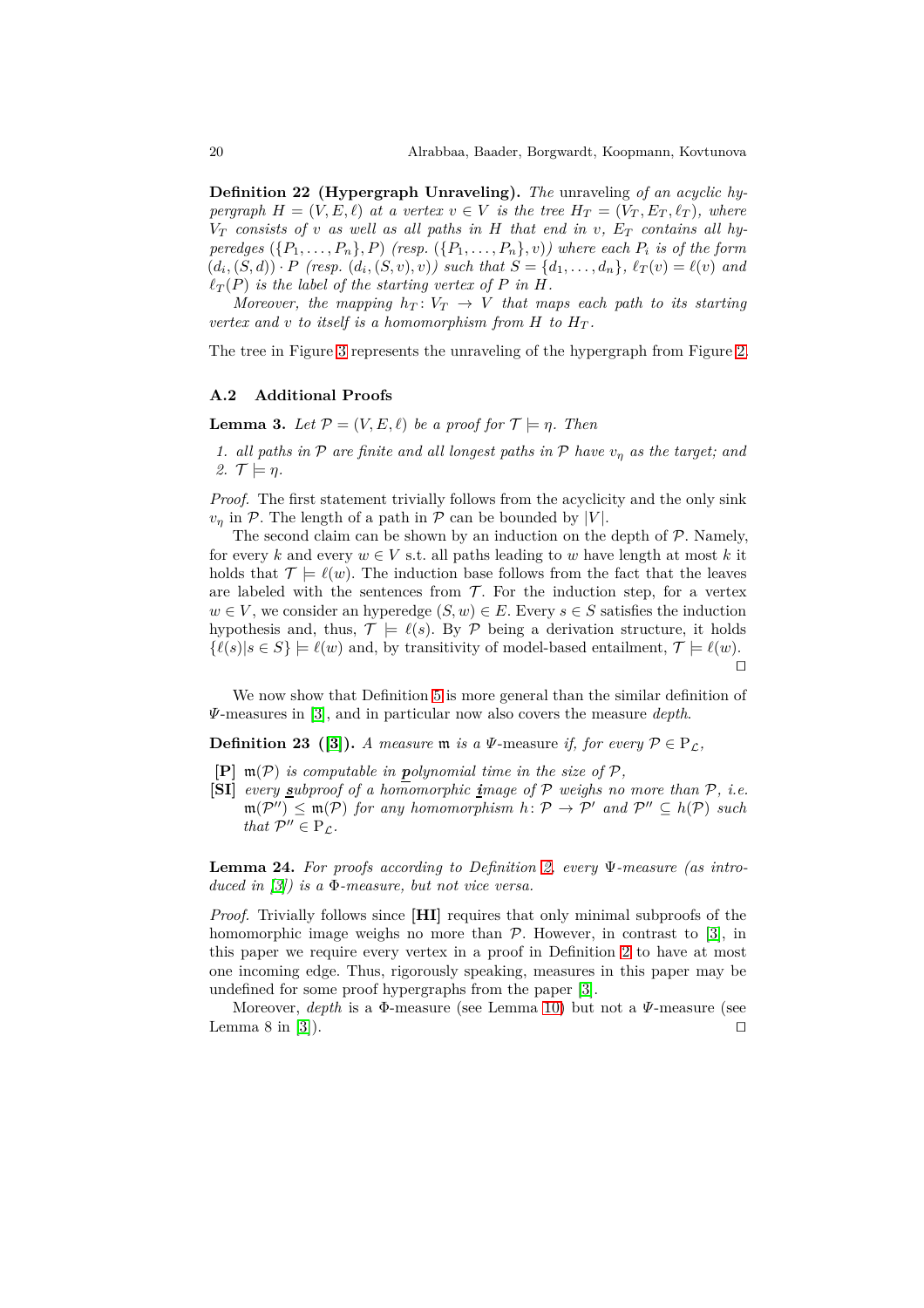For the following proof, we define  $\mathcal{P}^{-v} = (V^{-v}, E^{-v}, \ell^{-v})$  as the largest subgraph of  $P$  such that

- $v \in \text{leaf}(\mathcal{P}^{-v}),$
- $\text{ leaf}(\mathcal{P}^{-v}) \subseteq \text{leaf}(\mathcal{P}), \text{ and}$
- $sink(\mathcal{P}^{-v}) = sink(\mathcal{P}).$

Intuitively, we obtain  $\mathcal{P}^{-v}$  by removing the proof of *v*, i.e.  $\mathcal{P}_v$ , from  $\mathcal{P}$ . Therefore, for every  $w \in V_v$  where  $w \neq v$ , and every  $(S, d) \in E_v$  where  $w \in S$ , if all paths *P* in  $\mathcal P$  from *w* to *sink*(*P*) go through *v*, then  $w \notin V^{-v}$  and  $(S, d) \notin E^{-v}$ , otherwise,  $w \in V^{-v}$  and  $(S, d) \in E^{-v}$ .  $\mathcal{P}^{-v}$  need not be a proof w.r.t.  $\mathcal{T}$  since *v* is now a leaf, but  $\ell(v)$  may not be a sentence from  $\mathcal{T}$ .

**Lemma 7.** *For any deriver* D *and* Φ*-measure* m*, if there is an admissible proof*  $\mathcal{P}$  *w.r.t.*  $\mathfrak{D}(\mathcal{T}, \eta)$  *with*  $\mathfrak{m}(\mathcal{P}) \leq q$  *for some*  $q \in \mathbb{Q}_{\geq 0}$ *, then there exists a subproof*  $\mathcal{Q}$  *of*  $\mathfrak{D}(\mathcal{T}, \eta)$  *for*  $\mathcal{T} \models \eta$  *with*  $\mathfrak{m}(\mathcal{Q}) \leq q$ *.* 

*Proof.* Let P be such a proof with associated homomorphism  $h: \mathcal{P} \to \mathfrak{D}(\mathcal{T}, n)$ .

First, we show that there is a subproof for  $\mathcal{T} \models \eta$  in the homomorphic image. If  $h(\mathcal{P})$  is acyclic and every vertex has at most one incoming edge, then we already found one subproof. Since  $\mathcal{P}$  has a unique sink  $v_n$ , it must be mapped to a unique sink  $h(v_n)$  in  $h(\mathcal{P})$ , and thus  $h(\mathcal{P})$  is the desired subproof of  $\mathfrak{D}(\mathcal{T}, \eta)$ .

If  $h(\mathcal{P})$  is not acyclic or there is a vertex with more than one incoming edge, our goal is to find another admissible proof  $\mathcal{P}^*$  w.r.t.  $\mathfrak{D}(\mathcal{T}, \eta)$  that uses a subset of the vertices of  $P$  such that  $h(P^*) \subseteq h(P)$  is acyclic with only one incoming edge for any vertex. For this purpose, first consider an arbitrary cycle in  $h(\mathcal{P})$ , which must be due to two vertices  $v, v'$  in  $\mathcal{P}$  such that  $h(v) = h(v')$  and there is a path between  $v$  and  $v'$  (or due to multiple such pairs of vertices). Since  $P$ is acyclic, we can assume that there is a path from  $v$  to  $v'$ , but no path from  $v'$ to *v*. We now consider the two subproofs  $P_v$  and  $P_{v'}$ . As there is a path from *v* to *v'*, we have  $\mathcal{P}_v \subset \mathcal{P}_{v'}$ . Since  $h(v) = h(v')$ , both vertices are labeled with the same sentence. The idea of the following construction is to remove  $\mathcal{P}_{v'}$  from  $\mathcal{P}$ and replace it with  $\mathcal{P}_v$ , which effectively removes all paths from  $v$  to  $v'$ .

More formally, we first consider the hypergraph  $H = \mathcal{P}^{-v'} \cup \mathcal{P}_v$  and then, in the hyperedges  $(S, d)$  in *H* that still contain  $v' \in S$ , we replace *v'* by *v*, effectively merging the two vertices, remove  $v'$  from the set of vertices, and thus obtain a hypergraph  $\mathcal{P}'$ . If there was no such hyperedge, then  $v'$  was the sink of  $\mathcal{P}$ , i.e.  $\ell(v') = \eta$ , and *v* will now be the new sink in  $\mathcal{P}'$  with  $\ell(v) = \ell(v') = \eta$ .

For a vertex  $w$  in  $h(\mathcal{P})$  with more than one incoming edge, again there must be two vertices  $v, v'$  in  $\mathcal{P}$  s.t.  $h(v) = h(v') = w$ . We can thus apply the same procedure as above. However, since  $\mathcal{P}_v \subset \mathcal{P}_{v'}$  may not hold, it does not matter which of the subproofs  $\mathcal{P}_v, \mathcal{P}_{v'}$  is replaced by the other.

We now show that  $\mathcal{P}'$  is also an admissible proof w.r.t.  $\mathfrak{D}(\mathcal{T}, \eta)$ . Our construction does not produce new leaves, and hence  $\mathcal{P}'$  is still grounded. Clearly, all remaining edges are sound since they were already sound in  $P$ . Moreover,  $P'$  is acyclic and every vertex has only one incoming edge since all edges and cycles in  $\mathcal{P}'$  can be traced back to paths in  $\mathcal P$  that involve both  $v$  and  $v'$ ; but we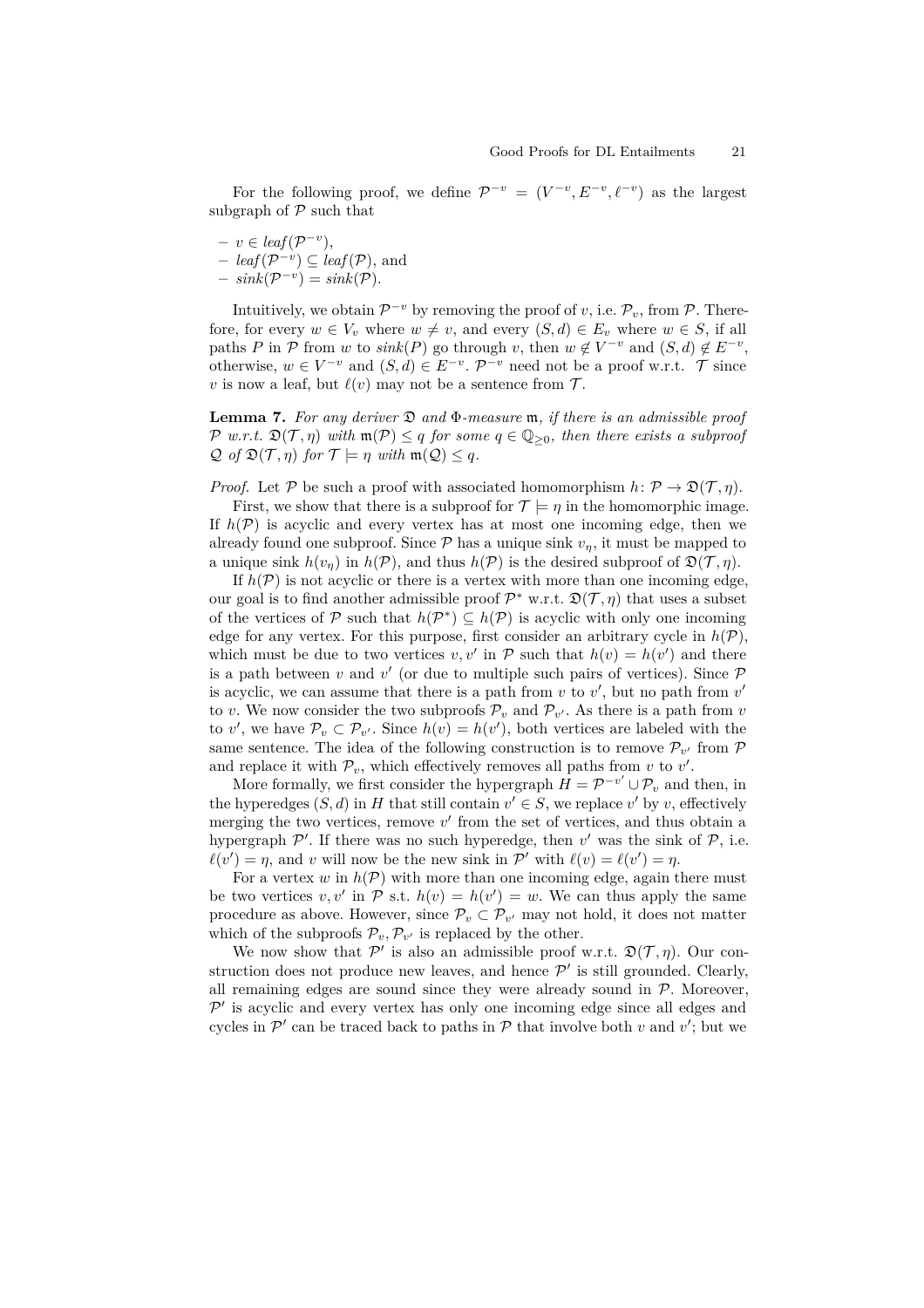have assumed that there are no paths from  $v'$  to  $v$ , and have destroyed all paths from  $v$  to  $v'$ . As argued above, we have also kept the property that there is exactly one sink, which is labeled with  $\eta$ . Observe that  $h$  is also a homomorphism from P' to  $\mathfrak{D}(\mathcal{T}, \eta)$  (when restricted to the vertices of P'), because  $h(v) = h(v')$ , and moreover  $h(\mathcal{P}') \subseteq h(\mathcal{P})$ .

This means that, after finitely many such operations, we can obtain from  $P$ the desired proof  $\mathcal{P}^*$  such that  $h(\mathcal{P}^*) \subseteq h(\mathcal{P})$  is acyclic with every vertex having at most one incoming edge. Since  $h(\mathcal{P}^*)$  also has a unique sink labeled by  $\eta$ , it is a subproof with sink  $h(v_n)$  in  $\mathfrak{D}(\mathcal{T}, \eta)$ .

Second, consider the set **Q** of all possible subproofs with sink  $h(v_n)$  in  $\mathfrak{D}(\mathcal{T}, \eta)$ . As shown above,  $\bf{Q}$  is non-empty. Thus, if the proof  $h(\mathcal{P}^*)$  obtained in the previous step is minimal w.r.t.  $m$ , then  $m(h(\mathcal{P}^*)) \leq m(\mathcal{P}) \leq q$  by [HI] in Definition [5.](#page-6-2) Otherwise, there is another subproof  $\mathcal{Q} \in \mathbf{Q}$  with sink  $h(v_n)$  in  $\mathfrak{D}(\mathcal{T}, \eta)$ , s.t.  $\mathfrak{m}(\mathcal{Q}) < \mathfrak{m}(h(\mathcal{P}^*))$  and its weight is minimal w.r.t.  $\mathfrak{m}$  among **Q**. Then, again,  $m(Q) \le m(\mathcal{P}) \le q$  by [HI] in Definition [5.](#page-6-2) □

An interesting property of recursive measures is that they are invariant under unraveling (see Definition [22\)](#page-18-0).

**Lemma 25.** *Let* **m** *be a recursive*  $\Phi$ *-measure,*  $\mathcal{P}$  *be a proof for*  $\mathcal{T} \models \eta$  *and*  $\mathcal{P}_T$ *its unraveling into a tree (starting at the sink). Then*  $\mathfrak{m}(\mathcal{P}) = \mathfrak{m}(\mathcal{P}_T)$ *.* 

*Proof.* We show this by induction on the depth of  $P$ . If  $P$  contains only one vertex, then  $\mathcal{P}_T = \mathcal{P}$ , and thus the claim is trivial. If the longest path in  $\mathcal{P}$ has length *n*, assume that the claim holds for all proofs of depth at most  $n-1$ . Consider the unique hyperedge  $(S, v) \in \mathcal{P}$  that leads to the sink *v* of  $\mathcal{P}$ . Then  $\mathcal{P}_T$  is isomorphic to the union of the unravelings  $\mathcal{P}_{w,T}$  of all  $\mathcal{P}_w$  with  $w \in S$ , together with the hypergraph that contains only the edge  $(S, v)$  (if we identify the paths  $(w,(S,v),v)$  with the vertices *w*). By induction,  $\mathfrak{m}(\mathcal{P}_w) = \mathfrak{m}(\mathcal{P}_{w,T})$ since each  $\mathcal{P}_w$  is of depth at most  $n-1$ . We obtain that

$$
\begin{aligned} \mathfrak{m}(\mathcal{P}) &= \mathsf{edge}_{\mathfrak{m}}\big(\ell(S, v), \{\mathfrak{m}(\mathcal{P}_w) \mid w \in S\}\big) \\ &= \mathsf{edge}_{\mathfrak{m}}\big(\ell(S, v), \{\mathfrak{m}(\mathcal{P}_{w,T}) \mid w \in S\}\big) \\ &= \mathfrak{m}(\mathcal{P}_T) \end{aligned}
$$

since **m** is recursive. □

**Lemma 10.** Depth *and* tree size *are monotone recursive* Φ*-measures.*

*Proof.* Both measures are monotone recursive by definition and can be computed in polynomial time in the size of the input proof.

For *tree size*, we consider a homomorphism  $h: \mathcal{P} \to H$  and a vertex *w* in  $\mathcal{P}$ . By the procedure described in the proof of Lemma [7,](#page-6-0) there exists a proof  $\mathcal{P}_w^*$ with edges from  $P$  (modulo renamed vertices) s.t.  $h(P_w^*) \subseteq h(P)$  is a proof with sink  $h(w)$ . It is not hard to see that, by construction,  $\mathfrak{m}_{\mathsf{tree}}(\mathcal{P}_w^*) \leq \mathfrak{m}_{\mathsf{tree}}(\mathcal{P})$ , since we replace subproofs  $\mathcal{P}_{v'}$  with  $\mathcal{P}_v$ , where  $\mathcal{P}_v \subset \mathcal{P}_{v'}$  and  $\mathfrak{m}_{\text{tree}}(\mathcal{P}_v) < \mathfrak{m}_{\text{tree}}(\mathcal{P}_{v'})$ . Since  $h(\mathcal{P}_w^*)$  is a proof,  $\mathfrak{m}_{\text{tree}}(h(\mathcal{P}_w^*))$  is defined. The property of any proof vertex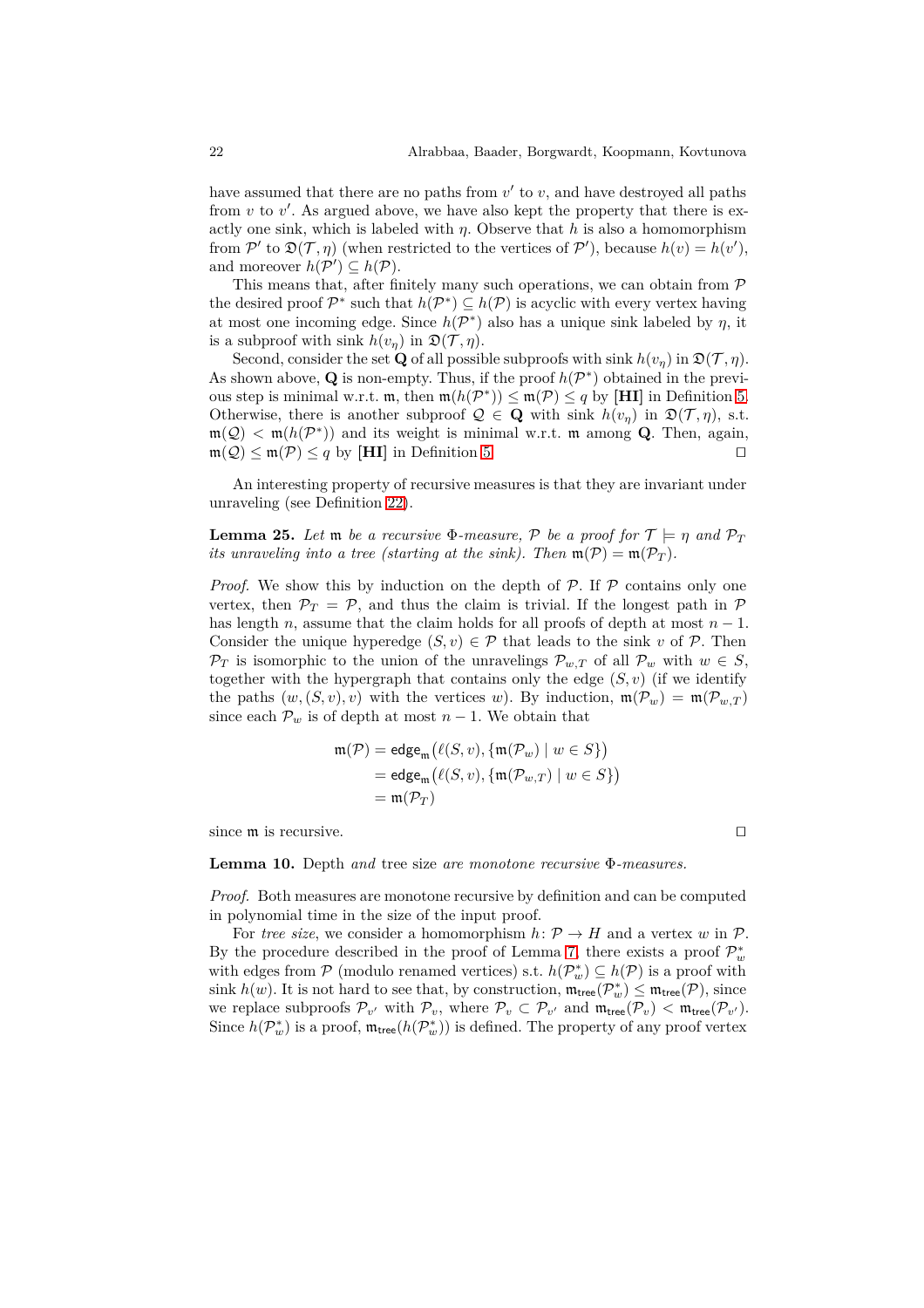having only one incoming edge guarantees that  $h(\mathcal{P}_w^*)$  and  $\mathcal{P}_w^*$  are isomorphic. Since homomorphisms preserve edges,  $\mathfrak{m}_{\text{tree}}(\mathcal{P}_w^*) = \mathfrak{m}_{\text{tree}}(h(\mathcal{P}_w^*))$ . Thus, for every vertex *w* in  $P$ , there is a proof with sink  $h(w)$  in  $h(P)$  of tree size no greater than  $m_{tree}(\mathcal{P})$ . Trivially, every minimal (w.r.t.  $m_{tree}$ ) subproof with sink  $h(w)$ weighs no more than  $\mathfrak{m}_{\text{tree}}(h(\mathcal{P}_w^*))$ . Every vertex in  $h(\mathcal{P})$  has a pre-image in  $\mathcal P$ and, therefore, **[HI]** holds for *tree size*.

For *depth*, we can use a similar argument. The process of replacing subproofs  $\mathcal{P}_{v'}$  with their smaller alternatives  $\mathcal{P}_{v} \subset \mathcal{P}_{v'}$  also results in a non-increasing depth for  $\mathcal{P}_w^*$ . As a consequence,  $\mathfrak{m}_{\text{depth}}(h(\mathcal{P}_w^*)) \leq \mathfrak{m}_{\text{depth}}(\mathcal{P})$  for  $h(\mathcal{P}_w^*) \subseteq h(\mathcal{P})$ . ⊓⊔

**Lemma 11.** *For any monotone recursive* Φ*-measure* m *and deriver* D*, Algorithm* [1](#page-8-0) *computes an optimal proof in time polynomial in the size of*  $\mathfrak{D}(\mathcal{T}, \eta)$ *.* 

<span id="page-22-2"></span>*Proof.* We can show the following facts about this algorithm.

(I) *Whenever*  $\mathcal{P}(v)$  *is defined, then it is a proof for*  $\ell(v)$  *contained in*  $\mathfrak{D}(\mathcal{T}, \eta)$ *.* 

We prove this by induction on the order in which the hypergraphs  $\mathcal{P}(v)$ are constructed by Algorithm [1.](#page-8-0) The ones in Line [5](#page-8-2) consist of a single leaf *v*, which is labeled by a theory sentence, and hence are sound, grounded, acyclic, and have the single sink *v*. Similarly,  $\mathcal{P}(v)$  in Line [7](#page-8-3) is always a proof since it consists of a single edge from  $\mathfrak{D}(\mathcal{T}, \eta)$ , has no leaves, and has *v* as the only sink.

Consider now the hypergraph  $P$  constructed in Line [16](#page-8-4) as a possible candidate for  $\mathcal{P}(v)$  (where  $v = d$ ). At this point, all  $\mathcal{P}(s)$ ,  $s \in S$ , are already defined since the counter  $k(e)$  can only reach |*S*| if each  $s \in S$  has already been chosen in Line [11,](#page-8-5) and thus  $P(s)$  must have been defined. Hence, by induction, each  $\mathcal{P}(s)$  is a proof for  $\ell(s)$  contained in  $\mathfrak{D}(\mathcal{T}, \eta)$ , and, because we assume that  $\mathfrak{D}(\mathcal{T}, \eta)$  contains no two vertices with the same label, must have  $s$  as sink. This shows that the hypergraph  $P$  constructed in Line [16](#page-8-4) is sound, grounded, and has a single sink, namely *v*. Finally,  $\mathcal{P}(v)$  is only updated to  $\mathcal P$  in Line [19](#page-8-6) if  $\mathcal P$  is acyclic and therefore it is a proof.

- <span id="page-22-0"></span>(II) *If vertex v is chosen before vertex w in Line* [11,](#page-8-5) *then*  $\mathfrak{m}(\mathcal{P}(v)) \leq \mathfrak{m}(\mathcal{P}(w))$ *.* We show that after choosing *v* in Line [11](#page-8-5) the algorithm cannot produce a new proof P in Line [16](#page-8-4) with  $m(\mathcal{P}) < m(\mathcal{P}(v))$ , and thus the smallest weight  $min{m(\mathcal{P}(w)) \mid w \in Q}$  can never decrease. Consider the proof P from Line [17.](#page-8-7) Since  $v \in S$ , we have  $\mathcal{P}(v) \subset \mathcal{P}$ , and therefore  $\mathfrak{m}(\mathcal{P}(v)) \leq \mathfrak{m}(\mathcal{P})$  by [**HI**].
- <span id="page-22-1"></span>(III) *Algorithm [1](#page-8-0) terminates in polynomial time.*

Item [\(II\)](#page-22-0) implies that each vertex  $v \in V$  can be removed from  $Q$  at most once: in order for *v* to be added again to *Q* in Line [19,](#page-8-6) there would need to exist a proof other than  $\mathcal{P}(v)$  with the same sink *v* but a smaller weight, but according to  $(II)$ , after choosing  $v$  in Line [11,](#page-8-5) the algorithm does not construct any proofs with a weight smaller than  $\mathfrak{m}(\mathcal{P}(v))$  (for any sink). Therefore, during the complete run of the algorithm, each edge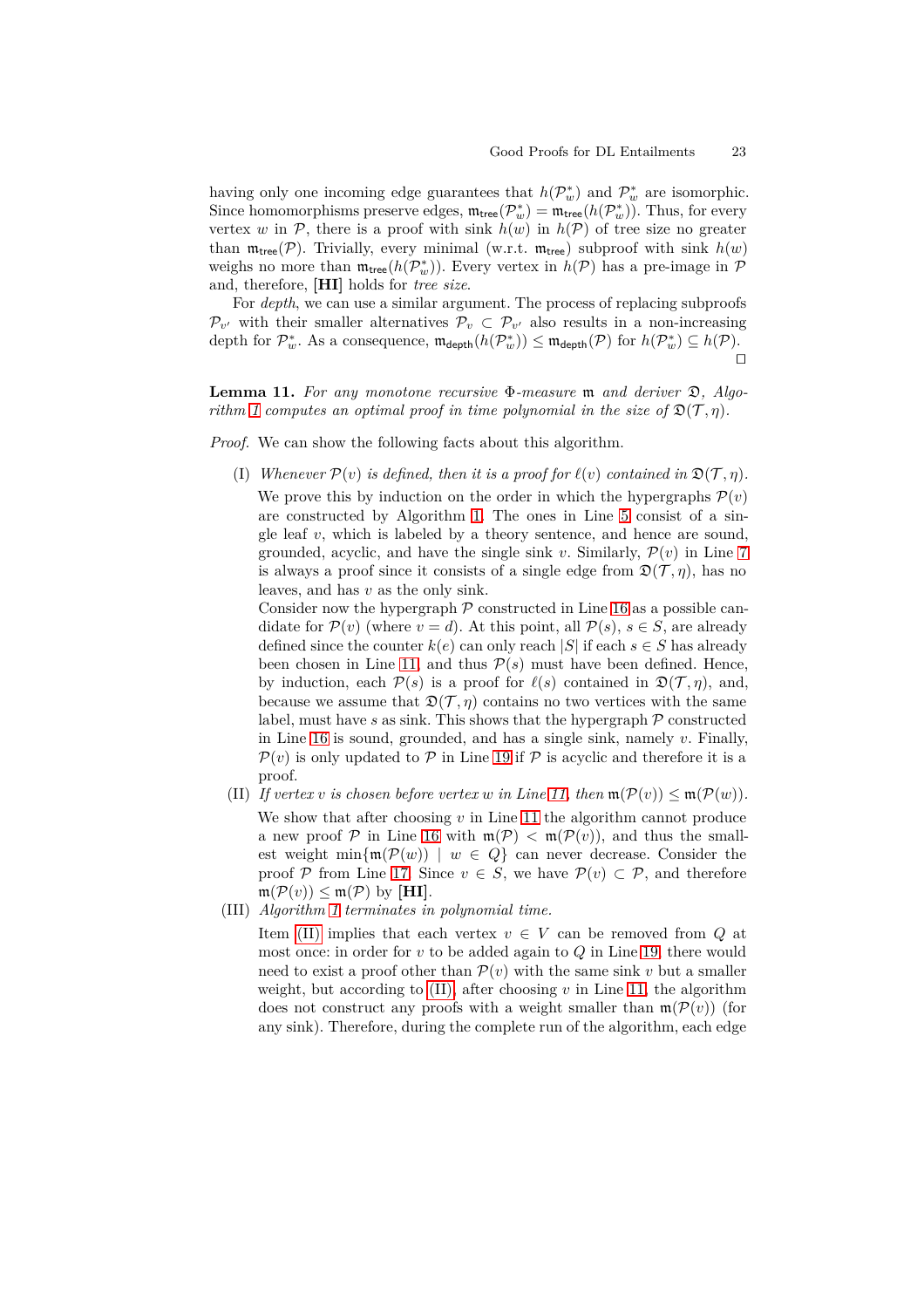$e = (S, d) \in E$  will be used at most once in Line [16.](#page-8-4) Moreover, all primitive operations in the algorithm can be done in polynomial time, such as checking acyclicity of hypergraphs in Line [17](#page-8-7) or finding the minimal value  $\mathfrak{m}(\mathcal{P}(v))$  in Line [11.](#page-8-5) It follows that Algorithm [1](#page-8-0) terminates in time polynomial in the size of  $\mathfrak{D}(\mathcal{T}, \eta)$ .

<span id="page-23-0"></span>(IV) *Every vertex*  $v \in V$  *that is the sink of a proof*  $P$  *contained in*  $\mathfrak{D}(\mathcal{T}, \eta)$  *is added to Q at some point.*

We prove this by induction on the structure of  $P$ . If  $P$  contains only  $v$ , then either  $\ell(v) \in \mathcal{T}$ , and hence *v* is added to *Q* in Line [5,](#page-8-2) or otherwise there is an edge  $(\emptyset, v)$  in  $\mathcal P$  (and hence in *E*), in which case *v* is added to *Q* in Line [7.](#page-8-3)

If  $P$  has more than one vertex, then it must contain at least one edge  $e = (S, v) \in E$ , where each  $s \in S$  is the sink of a subproof of  $P$  in  $\mathfrak{D}(\mathcal{T}, \eta)$ . By induction we know that each  $s \in S$  is added to Q at some point during the algorithm. By Item [\(III\),](#page-22-1) they must also be removed from *Q* at some point afterwards, and hence eventually  $k(e)$  reaches  $|S|$ in Line [15.](#page-8-8) If  $\mathcal{P}(v)$  was already defined at this point, then *v* had already been added to *Q* earlier. Otherwise, *v* is now added to *Q* in Line [19.](#page-8-6)

<span id="page-23-2"></span>(V) When Algorithm [1](#page-8-0) terminates and  $\mathcal{P}(v)$  is defined, then  $\mathfrak{m}(\mathcal{P}(v))$  is min*imal among all proofs for*  $\ell(v)$  *contained in*  $\mathfrak{D}(\mathcal{T}, \eta)$ *.* 

By  $(I)$ ,  $\mathcal{P}(v)$  is a proof of this form. Assume to the contrary that there is a proof P for  $\ell(v)$  contained in  $\mathfrak{D}(\mathcal{T}, \eta)$  such that  $\mathfrak{m}(\mathcal{P}) < \mathfrak{m}(\mathcal{P}(v))$ . Then  $P$  and  $P(v)$  must both have the sink *v*, because we assume that  $\mathfrak{D}(\mathcal{T}, \eta)$  contains no two vertices with the same label. Assume moreover that

- i) P is an optimal proof for  $\ell(v)$  in  $\mathfrak{D}(\mathcal{T}, \eta)$ , that is,  $\mathfrak{m}(\mathcal{P}) \leq \mathfrak{m}(\mathcal{P}')$  for every other proof  $\mathcal{P}'$  for  $\ell(v)$  in  $\mathfrak{D}(\mathcal{T}, \eta)$  (cf. Corollary [8\)](#page-6-3), and
- <span id="page-23-1"></span>ii) among all other vertices  $v' \in V$  and all proofs  $\mathcal{P}'$  for  $\ell(v')$  in  $\mathfrak{D}(\mathcal{T}, \eta)$ such that  $\mathfrak{m}(\mathcal{P}') < \mathfrak{m}(\mathcal{P}(v'))$ , we also have  $\mathfrak{m}(\mathcal{P}) \leq \mathfrak{m}(\mathcal{P}')$  and whenever  $\mathfrak{m}(\mathcal{P}) = \mathfrak{m}(\mathcal{P}')$ , then  $|\mathcal{P}| \leq |\mathcal{P}'|$ .

Consider the unique last inference step  $(S, v)$  in  $\mathcal{P}$ . We show that, for every vertex  $w \in S$ , an optimal proof was assigned to  $\mathcal{P}(w)$  before *v* was chosen in Line [11.](#page-8-5)

First,  $\mathcal{P}_w$  is a proof of  $\ell(w)$  contained in  $\mathfrak{D}(\mathcal{T}, \eta)$ , and hence by [\(IV\)](#page-23-0)  $\mathcal{P}(w)$ must be defined when Algorithm [1](#page-8-0) terminates.

Next we show that  $\mathfrak{m}(\mathcal{P}(w)) \leq \mathfrak{m}(\mathcal{P}_w)$ . Assume to the contrary that  $\mathfrak{m}(\mathcal{P}_w) < \mathfrak{m}(\mathcal{P}(w))$ , i.e. *w* and  $\mathcal{P}_w$  satisfy the precondition in Assumption [ii\),](#page-23-1) and thus  $\mathfrak{m}(\mathcal{P}) \leq \mathfrak{m}(\mathcal{P}_w)$  must hold. However, by [**HI**], we have  $\mathfrak{m}(\mathcal{P}_w) \leq \mathfrak{m}(\mathcal{P})$  (observe that  $\mathfrak{m}(\mathcal{P}_w)$  must be minimal among the subproofs of  $\mathcal{P}_w$  with sink *w* since otherwise  $\mathfrak{m}(\mathcal{P})$  would not be minimal, because m is monotone recursive). Thus, Assumption [ii\)](#page-23-1) also yields that  $|\mathcal{P}| \leq |\mathcal{P}_w|$ , which contradicts the fact that  $\mathcal{P}_w$  is a subproof of  $\mathcal{P}$ . We obtain that

$$
\mathfrak{m}(\mathcal{P}(w))\leq \mathfrak{m}(\mathcal{P}_w)\leq \mathfrak{m}(\mathcal{P})<\mathfrak{m}(\mathcal{P}(v)),
$$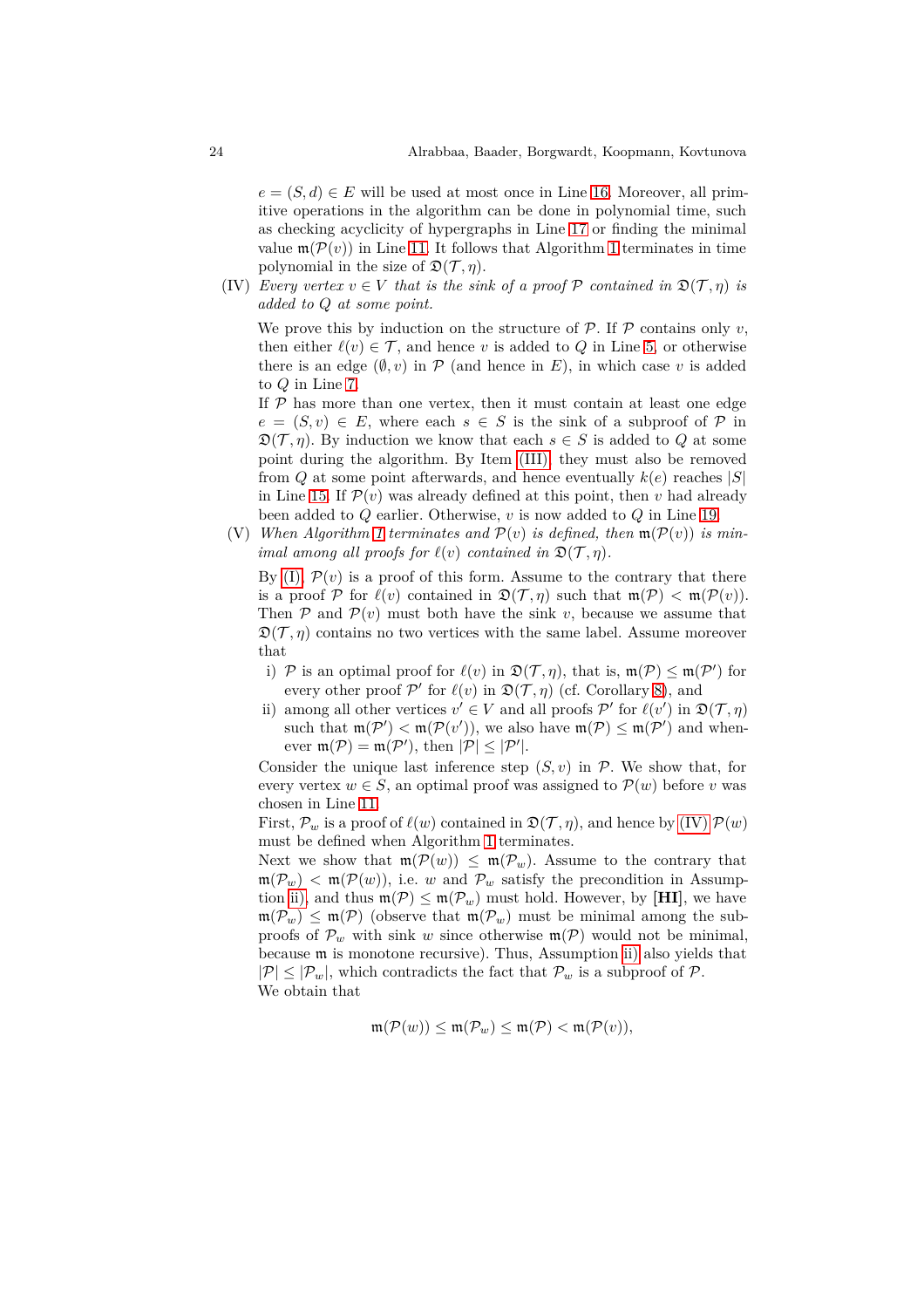which by  $(II)$  means that *w* must have been chosen (in Line [11\)](#page-8-5) before *v*. To summarize, for every vertex  $w \in S$ , we know that an optimal proof for  $\ell(w)$  with weight  $\mathfrak{m}(\mathcal{P}_w)$  has already been assigned to  $\mathcal{P}(w)$  before *v* is chosen in Line [11,](#page-8-5) and moreover each  $w \in S$  was chosen before *v*. But then, for one of these vertices *w* (the last one to be processed), a proof  $\mathcal{P}'$  is constructed from the subproofs  $\mathcal{P}(w)$  and the edge  $(S, v)$  in Line [16.](#page-8-4) Moreover, since  $\mathfrak{m}(\mathcal{P}(w)) \leq \mathfrak{m}(\mathcal{P}_w)$  holds for all  $w \in S$  and  $\mathfrak{m}$  is a monotone recursive measure, we obtain

$$
\begin{aligned} \mathfrak{m}(p')&=\text{edge}_{\mathfrak{m}}\big(\ell(S,v),\{\mathfrak{m}(\mathcal{P}(w))\mid w\in S\}\big)\\ &\leq \text{edge}_{\mathfrak{m}}\big(\ell(S,v),\{\mathfrak{m}(\mathcal{P}_w)\mid w\in S\}\big)\\ &=\mathfrak{m}(\mathcal{P}).\end{aligned}
$$

Since  $\mathcal{P}'$  was constructed as a candidate for  $\mathcal{P}(v)$  by the algorithm, we further know that  $m(\mathcal{P}(v)) \leq m(\mathcal{P}') \leq m(\mathcal{P})$ , which contradicts our initial assumption that  $\mathfrak{m}(\mathcal{P}) < \mathfrak{m}(\mathcal{P}(v))$ . We obtain that  $\mathcal{P}(v)$  must be optimal.

Since by Lemma [7](#page-6-0) the derivation structure  $\mathfrak{D}(\mathcal{T}, \eta)$  contains an optimal proof for  $\mathcal{T} \models \eta$ , Items [\(III\)](#page-22-1)[–\(V\)](#page-23-2) show that Algorithm [1](#page-8-0) returns such a proof in Line [20.](#page-8-1) ⊓⊔

**Theorem 17.** For any exponential deriver  $\mathfrak{D}$ ,  $OP_{\text{binary}}(\mathfrak{D}, \mathfrak{m}_{\text{tree}})$  *is in* PSPACE.

*Proof (continued).* By our assumption that all sentences in  $\mathfrak{D}(\mathcal{T}, \eta)$  are of polynomial size and due to the binary encoding of numbers, each tuple in *S* takes only polynomial space. It thus remains to verify the properties **[S1](#page-13-1)**–**[S6](#page-13-2)** to show that *S* is polynomially bounded.

We proceed by induction on the algorithm steps: for the original set,  $(\eta, q)$  is the only child of the root. In each step where we replace  $(\eta', q')$  with  $(\eta_1, q_1), \ldots,$  $(\eta_m, q_m)$ , we remove from the current tree the node labeled with  $(\eta', q')$ , and if  $m = 1$ , we replace it with the new node, and if  $m > 1$ , we put the new nodes under the leaf labeled with the now smallest value, or under  $\epsilon$  if there is no other leaf. It is clear that the resulting structure must always satisfy **[S1](#page-13-1)**, **[S2](#page-13-6)** and **[S6](#page-13-2)**. It satisfies **[S3](#page-13-3)** because we replace a node in the tree if the number of new nodes is 1. It satisfies **[S4](#page-13-4)** because we only replace nodes or add  $m > 1$  nodes to a leaf, and we have  $m \leq p$ . For **[S5](#page-13-5)**, we note that because of **[S3](#page-13-3)** and **[S6](#page-13-2)**, for each node labeled  $(\eta', q')$ , its child  $(\eta'', q'')$  with minimal  $q''$  must always satisfy  $q'' < \frac{q'}{2}$ , and we always put new nodes only under the node with the smallest associated number. Now, as a consequence of **[S5](#page-13-5)** and because every number in *S* is bounded by *q*, we obtain that the subtree containing all inner nodes is a path and of depth  $\log_2 q$ . Together with **[S4](#page-13-4)**, this implies that the tree has at most  $p \cdot \log_2 q$  nodes, and with **[S2](#page-13-6)**, we obtain that  $|S| \leq p \cdot \log_2 q$  is always satisfied. □

Theorem 18. For the exponential deriver ELI,  $OP_{\text{binary}}(ELI, \mathfrak{m}_{\text{tree}})$  is PSPACE*hard.*

*Proof (continued).* It remains to find the upper bound *q* on the tree size of a proof for  $\mathcal{T} \models$  Start  $\sqsubseteq$  Accept.